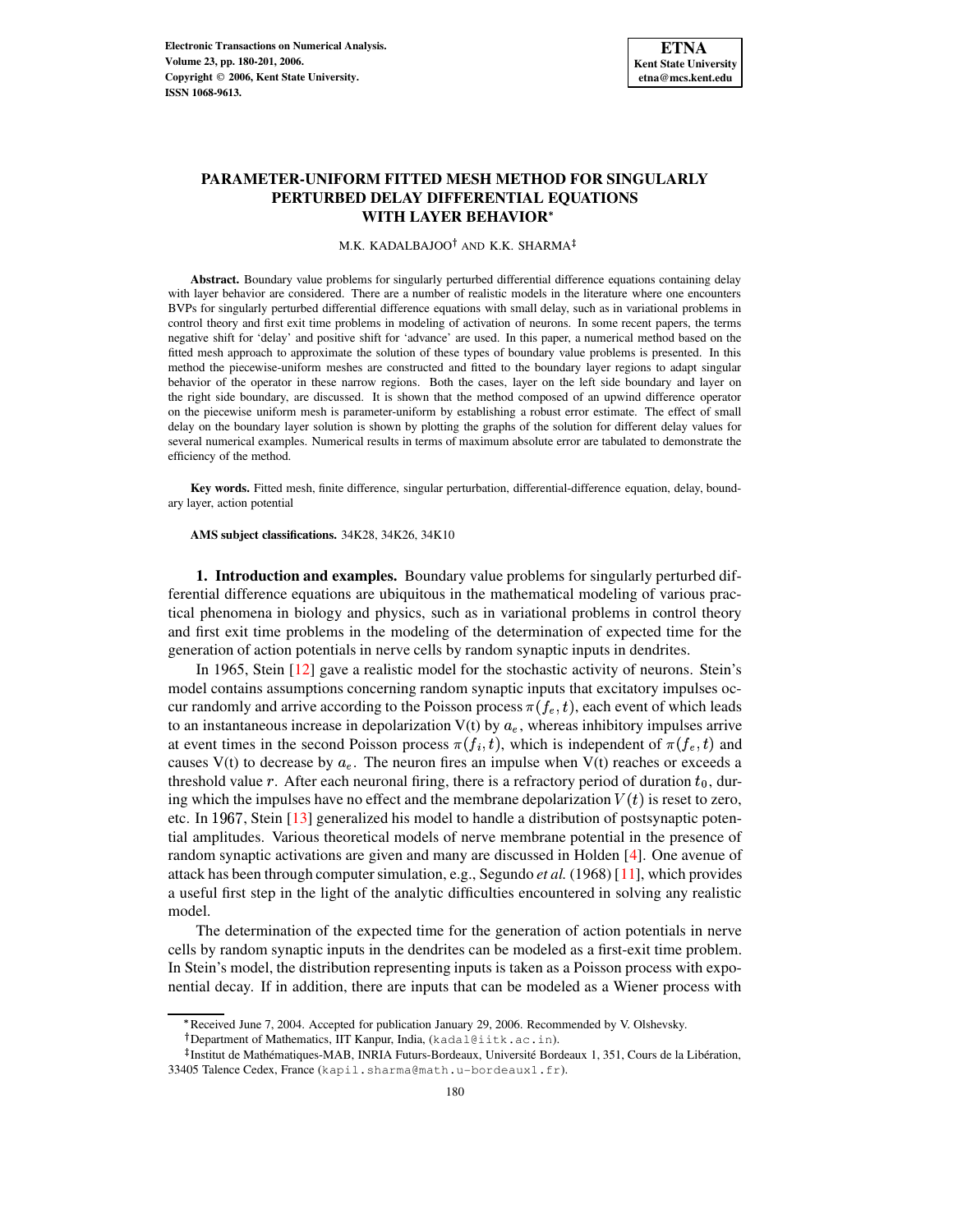variance parameter  $\sigma$  and drift parameter  $\mu$ , then the problem for expected first-exit time  $y$ , given initial membrane potential  $x \in (x_1, x_2)$ , can be formulated as a general boundary value problem for the linear second order differential difference equation [\[8\]](#page-19-0)

$$
\frac{\sigma^2}{2}y''(x) + (\mu - x)y'(x) + \lambda_E y(x + a_E) + \lambda_I y(x - a_I) - (\lambda_E + \lambda_I)y(x) = -1,
$$

where the values  $x = x_1$  and  $x = x_2$  correspond to the inhibitory reversal potential and to the threshold value of membrane potential for action potential generation, respectively.  $\sigma$ and  $\mu$  are the variance and drift parameters, respectively,  $\eta$  is the expected first-exit time and the first order derivative term  $-xy'(x)$  corresponds to exponential decay between synaptic inputs. The undifferentiated terms correspond to excitatory and inhibitory synaptic inputs, modeled as a Poisson process with mean rates  $\lambda_E$  and  $\lambda_I$ , respectively, and produce jumps in the membrane potential of amounts  $a_E$  and  $a_I$ , respectively, which are small quantities and could depend on the voltage. The boundary condition is

$$
y(x) \equiv 0, \quad x \notin (x_1, x_2).
$$

This biological problem motivates the study of boundary value problems for singularly perturbed differential difference equations with delay as well as advance, which was initiated by Lange and Miura [\[8,](#page-19-0) [9\]](#page-19-1), where they introduced the new terminology "negative shift" for "delay" and "positive shift" for "advance".

In this paper, we consider the boundary value problems for a certain simpler class of singularly perturbed differential difference equations where there is only a small delay in the convection term and there is no term containing advance. The objective of the present paper is to continue the numerical study for solving boundary value problems for a class of singularly perturbed differential difference equations which contain small delays (negative shift) in the convection term, provided the delays are of small order of the singular perturbation parameter  $(0 < \varepsilon \ll 1)$ , and to provide a more sophisticated and robust numerical scheme to approximate the solution of such type of boundary value problems which works for a wide class of problems where the existing numerical schemes fails. Since the delay is of the small order of the singular perturbation parameter, to tackle the term containing delay, we use Taylor's approximation as pointed out by Cunningham  $[1, p. 222]$  $[1, p. 222]$ , Lange et al.  $[9, p. 275]$  $[9, p. 275]$  and Tian in his thesis work [\[14\]](#page-20-3). Then we construct three numerical schemes based on finite difference methods, namely, i) the standard upwind finite difference scheme which is discussed in detail in  $[6]$ , ii) the fitted operator finite difference scheme which is discussed in detail in  $[5]$ , and iii) the fitted mesh finite difference scheme which is considered in this paper.

The standard upwind finite difference scheme is not robust with respect to the singular perturbation parameter, while the fitted operator and fitted mesh finite difference schemes are robust with respect to the singular perturbation parameter. Now it is justified to switch over from a standard upwind finite difference scheme to the schemes adopting fitted operator or fitted mesh approachs to achieve parameter uniform convergence. It remains to justify the need of construction of the fitted mesh method over the fitted operator method or, more briefly, the superiority of the fitted mesh method to the fitted operator method. There are some problems for which no parameter uniform numerical scheme can be constructed on a uniform mesh using the fitted operator approach, while for the same problems, a parameter uniform numerical scheme is constructed based on the fitted mesh approach [\[10,](#page-20-4) [3\]](#page-18-3). Moreover, the numerical schemes constructed using the fitted mesh approach are usually simpler than the numerical schemes based on fitted operators for singularly perturbed differential equations. These schemes are also easier to generalize to problems in more than one dimension and to nonlinear problems.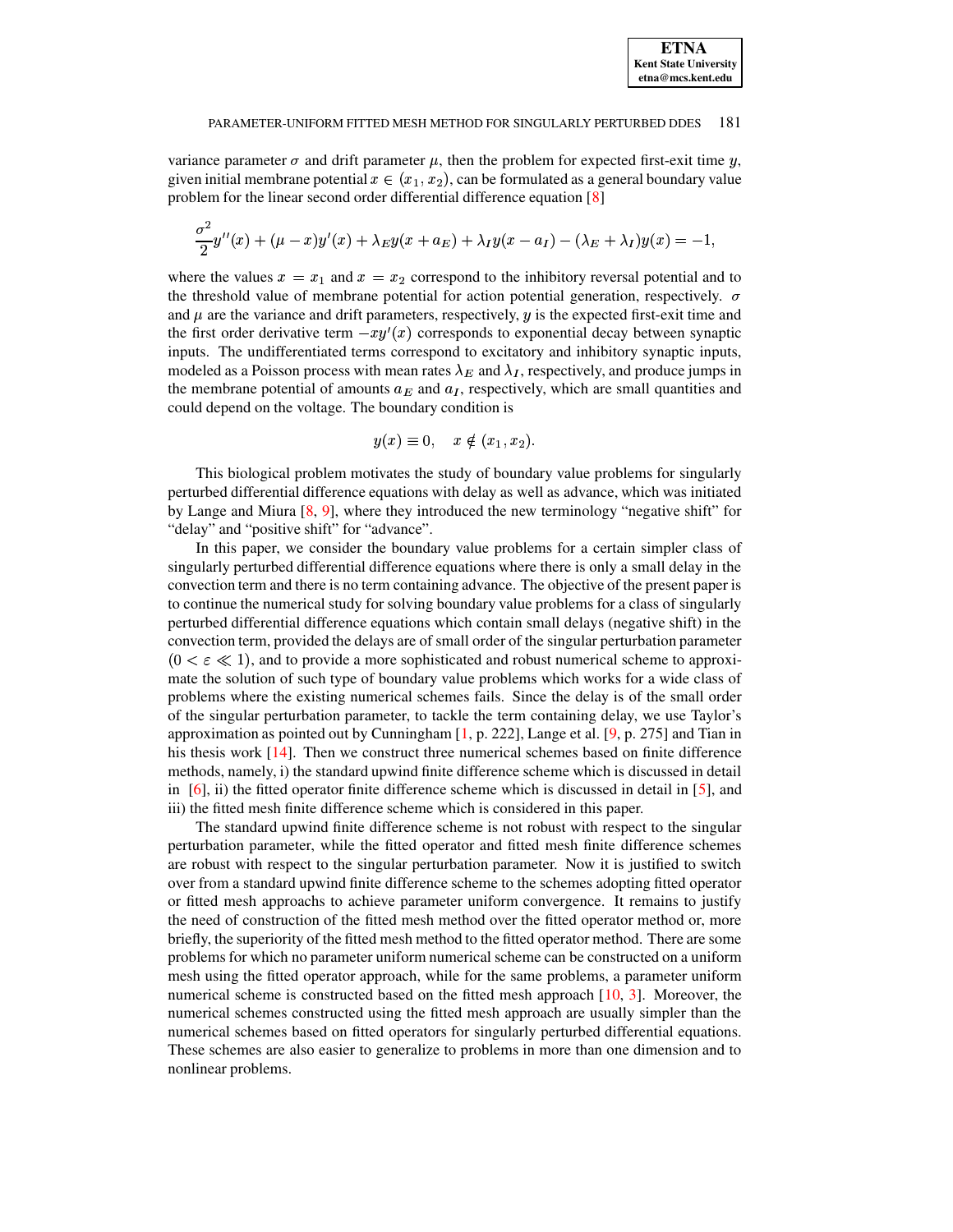When the delay is zero, the above boundary value problem reduces to a singularly perturbed ordinary differential equation of the convection-diffusion type and the solution of the differential equation so obtained exhibits layer behavior. The effect of small delay on the layer behavior of the solution is analyzed by plotting the graphs of the solutions of the considered examples for different values of the delay.

**2. Description of the problem.** In this section, we state the boundary value problems for a class of singularly perturbed differential difference equations of the convection-diffusion type with small delay

<span id="page-2-0"></span>(2.1) 
$$
\varepsilon y''(x) + a(x)y'(x - \delta) + b(x)y(x) = f(x),
$$

on  $\Omega = (0, 1)$ , under the interval and boundary conditions

<span id="page-2-1"></span>(2.2) 
$$
y(x) = \phi(x) \quad \text{on } -\delta \le x \le 0,
$$

$$
y(1) = \gamma,
$$

where  $\varepsilon$  is a small parameter,  $0 < \varepsilon \ll 1$  and  $\delta$  is of  $o(\varepsilon)$  satisfying  $(\varepsilon - \delta a(x)) > 0$  for all  $x \in [0,1]$ ;  $a(x)$ ,  $b(x)$ ,  $f(x)$  and  $\phi(x)$  are smooth functions and  $\gamma$  is a constant. For a function  $y(x)$  to be a smooth solution to the problem  $(2.1)$ ,  $(2.2)$ , it must satisfy  $(2.1)$ ,  $(2.2)$ , be continuous on  $\Omega = [0, 1]$  and be continuously differentiable on  $\Omega = (0, 1)$ . It is also assumed that  $b(x)$  satisfies the condition

$$
b(x) < -\theta < 0 \qquad \forall x \in \overline{\Omega},
$$

where  $\theta$  is a positive constant. The boundary value problems for the above class of singularly perturbed differential difference equations contain delay only in the first-order derivative term. For  $\delta = 0$ , the problem [\(2.1\)](#page-2-0), [\(2.2\)](#page-2-1) is converted into a boundary value problem for the singularly perturbed ordinary differential equation. The reduced problem corresponding to the singularly perturbed differential equation obtained by setting  $\varepsilon = 0$  in the problem [\(2.1\)](#page-2-0), [\(2.2\)](#page-2-1) for  $\delta = 0$  is the problem  $a(x)y'(x) + b(x)y(x) = f(x)$ . Due to the loss of order of the differential equation by one, the solution of the reduced problem cannot be made to satisfy both arbitrary preassigned boundary conditions simultaneously at the boundary points  $\{0, 1\}$ of the domain of consideration  $\Omega$ . Thus in general, the solution  $y(x)$  exhibits boundary layer behavior at one of the end points of the interval [0, 1] depending on the sign of  $a(x)$ , i.e., the boundary layer will be on the left side or on the right side of the interval  $[0, 1]$  according as  $a(x) > 0$  or  $a(x) < 0$  throughout the interval [0, 1], respectively. The layer is maintained for  $\delta \neq 0$  but sufficiently small. In this paper, we consider both the cases where either the boundary layer is on the left side or on the right side of the interval [0, 1]. If  $a(x)$  changes sign throughout the domain of consideration then the solution can exhibit more complicated turning point behavior. The problems whose solutions exhibit turning point behavior are not discussed here.

Throughout the paper, C, M and  $\theta$  denote generic positive constants that are independent of  $\varepsilon$  and in the case of discrete problems, also independent of the mesh parameter N. Where the value of C may change from result to result but remains constant in each.  $\|.\|$  denotes the global maximum norm over the appropriate domain of the independent variable, i.e.,

$$
||f|| = \max_{x \in \overline{\Omega}} |f(x)|.
$$

**3. Construction of numerical scheme.** Upon using the Taylor approximation to the term containing the delay, the boundary value problem  $(2.1)$ ,  $(2.2)$  reduces to

<span id="page-2-2"></span>(3.1) 
$$
(\varepsilon - \delta a(x))u''(x) + a(x)u'(x) + b(x)u(x) = f(x),
$$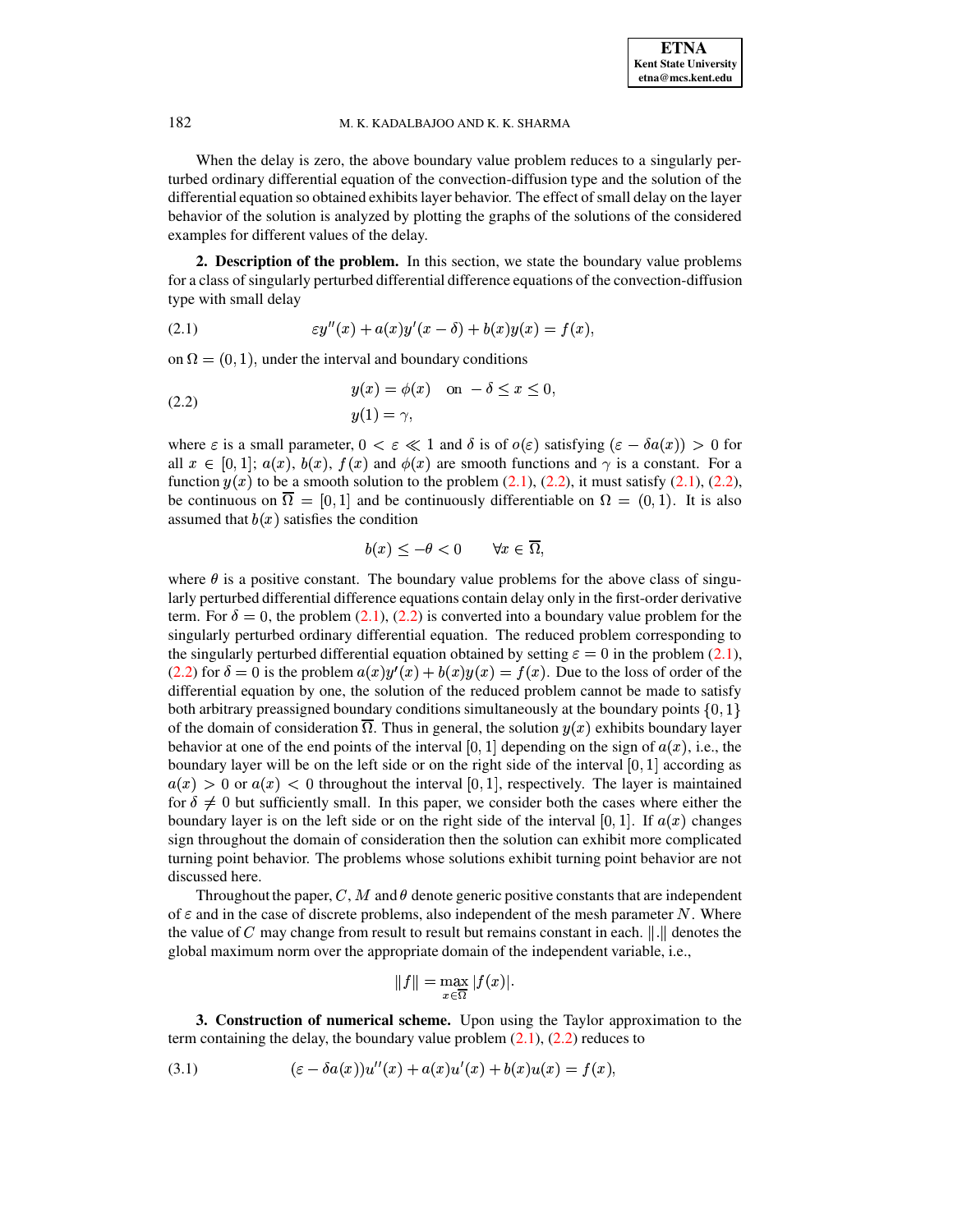<span id="page-3-0"></span>(3.2) 
$$
u(0) = \phi_0, \quad \phi_0 = \phi(0), u(1) = \gamma.
$$

Since  $y \in C^2[0,1]$  and the delay argument is sufficiently small, the solution  $u(x)$  of the problem [\(3.1\)](#page-2-2), [\(3.2\)](#page-3-0) provides a good approximation to the solution  $y(x)$  of the problem [\(2.1\)](#page-2-0), [\(2.2\)](#page-2-1). We denote by  $L_{\varepsilon}$  the differential operator for the above problem [\(3.1\)](#page-2-2), [\(3.2\)](#page-3-0) which is defined for any function  $\Psi \in C^2(\Omega)$  as

$$
L_\varepsilon \Psi(x) = (\varepsilon - \delta a(x)) \Psi''(x) + a(x) \Psi'(x) + b(x) \Psi(x).
$$

**3.1. Layer on the left side.** Here, we assume that  $a(x) \ge M > 0$  and  $(\varepsilon - \delta a(x)) > 0$ throughout the interval  $[0, 1]$ , where M is a positive constant. In this case, the solution of the problem exhibits layer behavior on the left side of the interval  $[0, 1]$ .

# **3.1.1. Analytical results.**

LEMMA 3.1. *(Minimum Principle* [\[2\]](#page-18-4)*) Suppose*  $\Psi$  *is a smooth function satisfying*  $\Psi(0) \geq$  $0, \Psi(1) \geq 0$ . Then  $L_{\varepsilon} \Psi(x) \leq 0$  for all  $x \in \Omega$  implies  $\Psi(x) \geq 0$  for all  $x \in \Omega$ .

*Proof.* Let  $x^* \in \Omega$  be such that  $\Psi(x^*) = \min_{x \in \overline{\Omega}} \Psi(x)$  and assume that  $\Psi(x^*) < 0$ . Clearly  $x^* \notin \{0, 1\}$ , therefore  $\Psi'(x^*) = 0$  and  $\Psi''(x^*) \geq 0$ .

Now consider

$$
L_{\varepsilon}\Psi(x^*) = (\varepsilon - \delta a(x^*))\Psi''(x^*) + a(x^*)\Psi'(x^*) + b(x^*)\Psi(x^*)
$$
  
> 0,

<span id="page-3-1"></span>which is a contradiction. It follows that  $\Psi(x^*) \geq 0$  and thus  $\Psi(x) \geq 0 \,\forall x \in \Omega$ .

LEMMA 3.2. Let  $u(x)$  be the solution of the problem  $(3.1)$ ,  $(3.2)$ , then we have

$$
||u|| \leq \theta^{-1}||f|| + \max(|\phi_0|, |\gamma|).
$$

*Proof.* Let us construct the two barrier functions  $\Psi^{\pm}$  defined by

$$
\Psi^{\pm}(x) = \theta^{-1} ||f|| + \max(|\phi_0|, |\gamma|) \pm u(x).
$$

Then we have

$$
\Psi^{\pm}(0) = \theta^{-1} ||f|| + \max(|\phi_0|, |\gamma|) \pm u(0)
$$
  
=  $\theta^{-1} ||f|| + \max(|\phi_0|, |\gamma|) \pm \phi_0$ , since  $u(0) = \phi_0$   
 $\geq 0$ ,

$$
\Psi^{\pm}(1) = \theta^{-1} ||f|| + \max(|\phi_0|, |\gamma|) \pm u(1) \n= \theta^{-1} ||f|| + \max(|\phi_0|, |\gamma|) \pm \gamma, \text{ since } u(1) = \gamma \n\ge 0,
$$

and

$$
L_{\varepsilon} \Psi^{\pm}(x) = (\varepsilon - \delta a(x))(\Psi^{\pm}(x))'' + a(x)(\Psi^{\pm}(x))' + b(x)\Psi^{\pm}(x)
$$
  
=  $b(x)(\theta^{-1}||f|| + \max(|\phi_0|, |\gamma|)) \pm L_{\varepsilon} u(x)$   
=  $b(x)[\theta^{-1}||f|| + \max(|\phi_0|, |\gamma|)] \pm f(x),$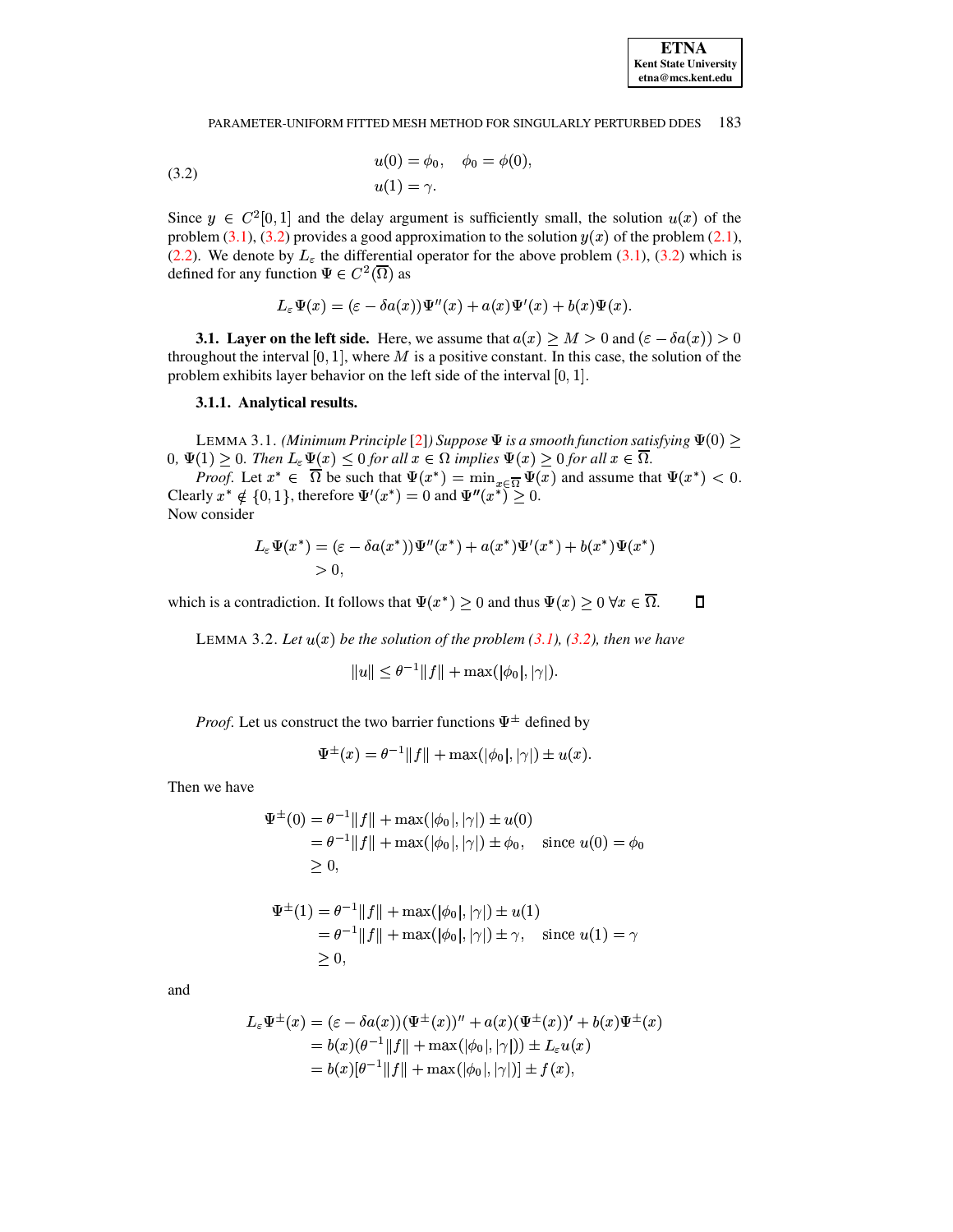since  $b(x) \leq -\theta < 0$ , so we have  $b(x)\theta^{-1} \leq -1$ . Using this inequality in the above inequality, we get

$$
L_{\varepsilon} \Psi^{\pm}(x) \leq (-\|f\| \pm f(x)) + b(x) \max(|\phi_0|, |\gamma|)
$$
  
\n
$$
\leq 0 \quad \forall x \in \Omega, \text{ since } \|f\| \geq f(x).
$$

<span id="page-4-3"></span>Therefore by the minimum principle, we obtain  $\Psi^{\pm}(x) \geq 0$  for all  $x \in \Omega$ , which gives the required estimate.  $\Box$ 

THEOREM 3.3. Let  $u$  be the solution of the problem  $(3.1)$ ,  $(3.2)$ *. Then for*  $k = 1, 2, 3$ 

$$
||u^{(k)}|| \leq C(\varepsilon - \delta M)^{-k}.
$$

*Proof.* Let  $x \in \Omega$  and construct a neighborhood  $N_x = (c, c + (\varepsilon - \delta ||a||))$ , where c is a positive constant chosen so that  $x \in N_x$  and  $N_x \subset \Omega$ . Then by the Mean Value Theorem, there exists a point  $z \in N_x$  such that

$$
u'(z)=\frac{u(c+(\varepsilon-\delta M))-u(c)}{(\varepsilon-\delta M)}
$$

and so

$$
|(\varepsilon - \delta M)u'(z)| \le 2||u||.
$$

Integrating the differential equation  $(3.1)$  from z to x we get

<span id="page-4-0"></span>
$$
(\varepsilon - \delta M)u'(x) - (\varepsilon - \delta M)u'(z) = \int_z^x (f - a(t)u'(t) - b(t)u(t))dt,
$$

taking modulus on both sides and using the fact that the maximum norm of a function is never smaller than the value of the function over the domain of consideration, we get

<span id="page-4-2"></span>(3.4) 
$$
(\varepsilon - \delta M)|u'(x)| \leq (\varepsilon - \delta M)|u'(z)| + ||f|||x - z| + \int_{z}^{x} |a(t)u'(t)|dt + ||b||||u|||x - z|.
$$

We have

$$
\int_z^x a(t)u'(t)dt = a(t)u(t)|_z^x - \int_z^x a'(t)u(t)dt.
$$

Once again taking modulus on both sides and using the fact that the maximum norm of a function is always greater than the value of the function over the domain of consideration, we get

<span id="page-4-1"></span>(3.5) 
$$
\int_{z}^{x} |a(t)u'(t)|dt \leq (2||a|| + ||a'||)||u||.
$$

Using inequalities [\(3.3\)](#page-4-0), [\(3.5\)](#page-4-1),  $0 \le |x - z| \le 1$  and Lemma [3.2](#page-3-1) for the bound on u in inequality  $(3.4)$ , we get

$$
|u'(x)|\leq C(\varepsilon-\delta M)^{-1},
$$

which gives  $||u'|| \leq C(\varepsilon - \delta M)^{-1}$ , where  $C = ||f|| + (2 + 2||a|| + ||a'|| + ||b||)(\theta^{-1}||f|| +$  $\max(|\phi_0|, |\gamma|)$  is independent of  $\varepsilon$ . Similarly one can easily find out the bounds on  $u''$  and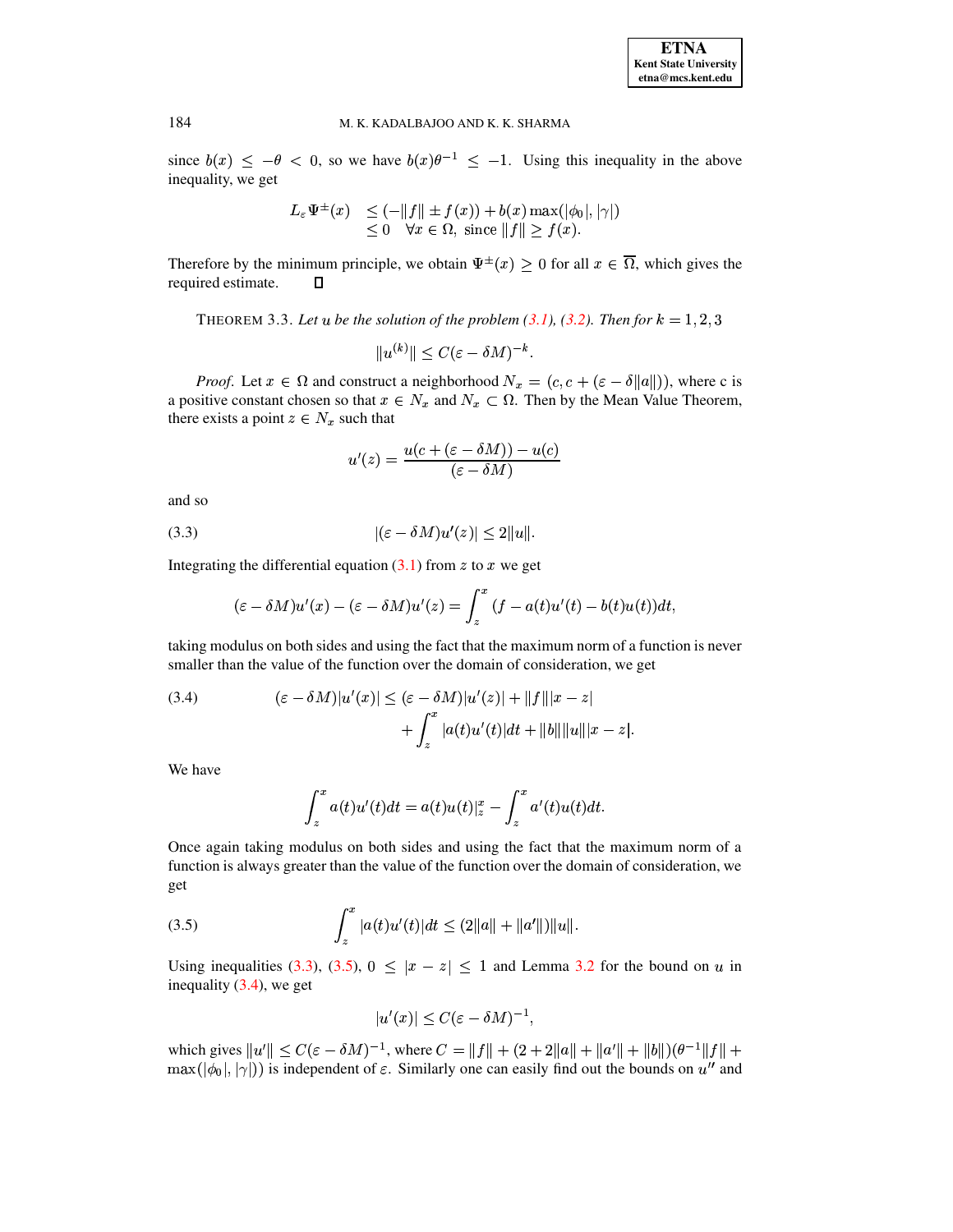$u^{\prime\prime\prime}$  by using the differential equation [\(3.1\)](#page-2-2) and the bounds on u and u'.  $\Box$ 

These bounds for derivatives of  $u$  were first obtained by O'Riordan et al. [\[10\]](#page-20-4), using techniques based on Kellogg et al. [\[7\]](#page-19-3). However in order to prove that the numerical method is  $\varepsilon$  –uniform, one needs more precise information about the behavior of the exact solution of the problem  $(3.1)$ ,  $(3.2)$ . This is obtained by decomposing the solution  $y$  into a smooth component  $v$  and a singular component  $w$  as follows

$$
u=v+w
$$

where v can be written in the form  $v(x) = v_0(x) + (\varepsilon - \delta M)v_1(x) + (\varepsilon - \delta M)^2v_2(x)$  and  $v_0(x)$ ,  $v_1(x)$  and  $v_2(x)$  are defined respectively to be the solutions of the problems

<span id="page-5-0"></span> $(a,6)$   $a(x)v'_0(x) + b(x)v_0(x) = f(x), x \in \Omega, v_0(1) = u(1)$  $(3.7)$   $a(x)v'_1(x) + b(x)v_1(x) = -(\varepsilon - \delta a(x))v''_0(x)/(\varepsilon - \delta M), x \in \Omega, v_1(1) = 0$ (3.8)  $L_{\varepsilon}v_2(x) = -(\varepsilon - \delta a(x))v''_1(x)/(\varepsilon - \delta M), x \in \Omega, v_2(0) = 0, v_2(1) = 0.$ 

The smooth component  $v(x)$  is the solution of

$$
L_{\varepsilon}v(x) = f(x), \ x \in \Omega, \quad v(0) = v_0(0) + (\varepsilon - \delta M)v_1(0), \ v(1) = u(1)
$$

and consequently the singular component  $w(x)$  is the solution of the homogeneous problem

<span id="page-5-5"></span><span id="page-5-4"></span>(3.9) 
$$
L_{\varepsilon}w(x) = 0, \ x \in \Omega, \quad w(0) = u(0) - v(0), \ w(1) = 0.
$$

LEMMA 3.4. *The bounds on*  $v_0$  *and its derivatives for*  $0 \leq k \leq 3$  *satisfy* 

$$
||v_0^{(k)}|| \leq C.
$$

<span id="page-5-1"></span>*Proof.* The problem  $(3.6)$  can be written as

(3.10) 
$$
v'_0(t) + p(t)v_0(t) = f(t)/a(t), \quad v_0(1) = \gamma,
$$

where  $p(t) = b(t)/a(t)$ .

The problem  $(3.10)$  is a first order linear differential equation in  $v_0$ . Therefore to obtain the solution of the problem, we multiply [\(3.10\)](#page-5-1) by  $\exp(\int p(t) dt)$ , and simplification yields

<span id="page-5-2"></span>(3.11) 
$$
\left(\exp\left(\int p(t)dt\right)v_0\right)' = f(t)\exp\left(\int p(t)dt\right)/a(t).
$$

Now integrating [\(3.11\)](#page-5-2) from x to 1, for some  $x \in (0, 1)$ , we obtain

$$
\left(v_0(t)\exp\left(\int p(t)dt\right)\right)_{t=x}^1 = \int_x^1 \left[f(t)\exp\left(\int p(t)dt\right)/a(t)\right]dt,
$$

which on simplification reduces to

<span id="page-5-3"></span>(3.12) 
$$
v_0(x) = \gamma A/B(x) - \int_x^1 [f(t) \exp\left(\int p(t) dt\right) / a(t)] dt / B(x),
$$

where  $A = \exp \left( \int p(t) dt \right) \vert_{t=1}$  and  $B(x) = \exp \left( \int p(t) dt \right) \vert_{t=x}$ . Now since  $a(t)$  and  $b(t)$ are sufficiently smooth, i.e., bounded for all  $t \in [0, 1]$  and we have  $a(t) \geq M > 0$   $\forall t \in [0, 1]$ ,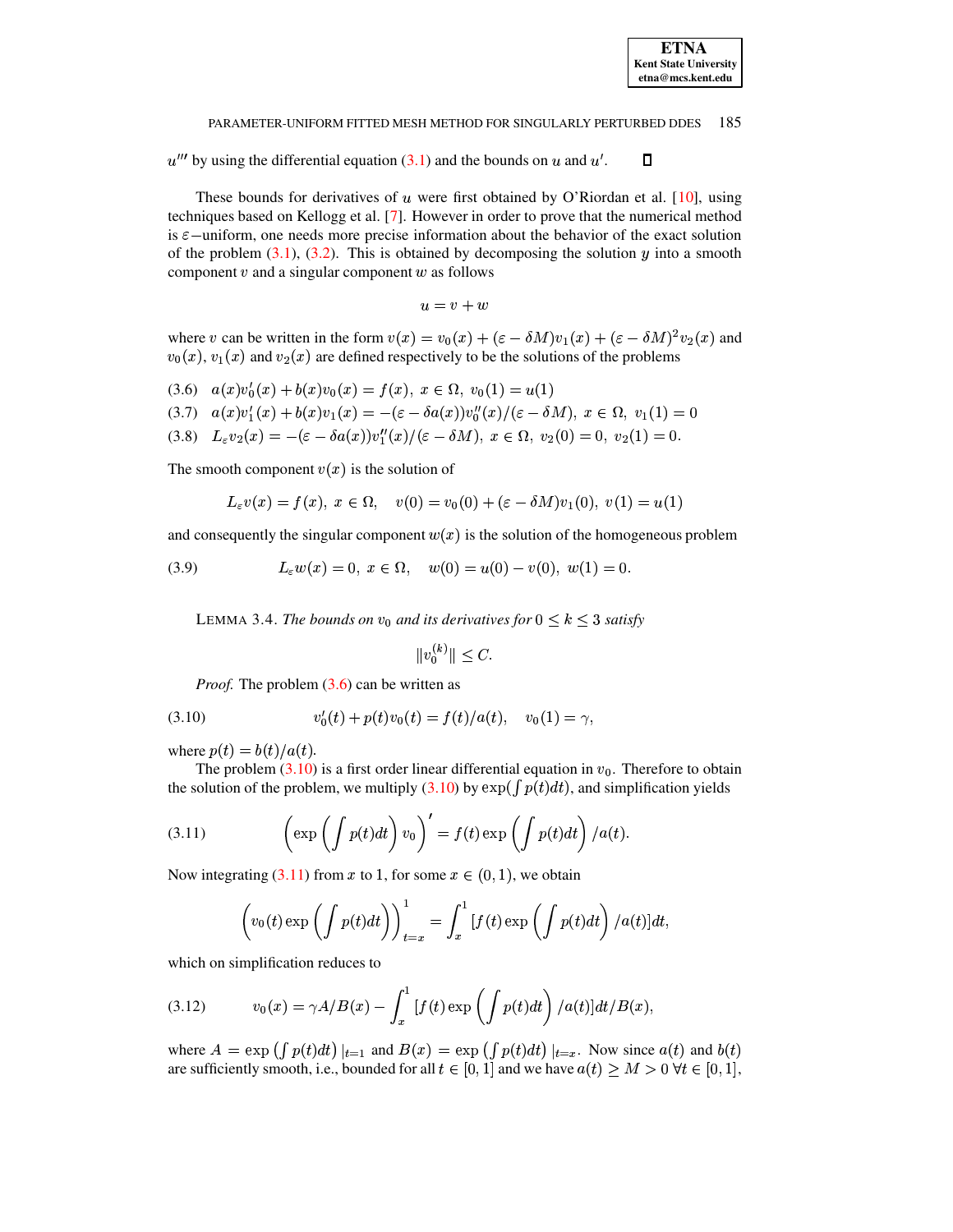i.e.,  $a(t) \neq 0$  for all  $t \in [0,1]$ , therefore  $p(t) = b(t)/a(t) < 0$  is bounded for all  $t \in [0,1]$ and also  $f(t)$  is bounded for all  $t \in [0,1]$ . Thus combining all the facts, we conclude that  $\hat{A}$ ,  $\hat{B}$  and the second term on the right side of equation [\(3.12\)](#page-5-3) are bounded which implies the required result that  $v_0$  is bounded. Again from equation [\(3.6\)](#page-5-0), we have

$$
v_0'(x)=f(x)/a(x)-p(x)v_0(x),\qquad
$$

and the boundedness of  $v_0$  implies that  $v'_0$  is bounded. Using the boundedness of  $v_0$  and  $v'_0$ and differentiating the differential equation [\(3.6\)](#page-5-0) successively, we obtain the bounds on  $v_0''$ and  $v_0^{\prime\prime\prime}$ . Thus for  $0 \le k \le 3$ , we have

$$
||v_0^{(k)}|| \le C.
$$

<span id="page-6-0"></span>THEOREM 3.5. Let u be the solution of the problem  $(3.1)$ ,  $(3.2)$  and let  $u = v + w$ . For  $0 \leq k \leq 3$  and for sufficiently small  $\varepsilon$ ;  $v$ ,  $w$  and their derivatives satisfy the following bounds

<span id="page-6-1"></span>(3.13) 
$$
||v^{(k)}|| \leq C(\varepsilon - \delta M)^{2-k},
$$

$$
|w^{(k)}(x)| \leq C \exp(-Mx/(\varepsilon - \delta M)), \quad x \in \overline{\Omega}.
$$

*Proof.* Since  $v_1$  is the solution of the first order linear differential equation [\(3.7\)](#page-5-0) and  $v_0''(x)$ ,  $(\varepsilon - \delta a(x))/(\varepsilon - \delta M)$ ,  $a(x)$  and  $b(x)$  are bounded on [0, 1] therefore the right side of equation  $(3.7)$  is bounded. Thus using similar steps as we have used in the proof of Lemma [3.4,](#page-5-4) we obtain

 $||v_1|| < C,$ 

where C is a constant. Now using this bound on  $v_1$  and the differential equation [\(3.7\)](#page-5-0), we get  $||v_1|| \leq C$ . After differentiating the [\(3.7\)](#page-5-0) successively and using the bound on  $v_1$  and  $v_1'$ , one can easily obtain the bounds on  $v_1''$  and  $v_1'''$ .

The quantities  $v''_1$  and  $(\varepsilon - \delta a(x))/( \varepsilon - \delta M)$  are bounded by a constant independent of , so the right side of equation [\(3.8\)](#page-5-0) is bounded independently of  $\varepsilon$ . Thus  $v_2$  is the solution of a boundary value problem similar to the problem  $(3.1)$ ,  $(3.2)$ . Hence by Theorem  $3.3$ , we have for  $0 \leq k \leq 3$ 

$$
||v_2^{(k)}|| \leq C(\varepsilon - \delta M)^{-k},
$$

which gives the required estimate for the regular component  $v$ . Now to obtain the required bounds on the singular component  $w$  and its derivatives we consider the two barrier functions  $\Psi^{\pm}$  defined by

$$
\Psi^{\pm}(x)=(|u(0)|+|v_0|)\exp(-xM/(\varepsilon-\delta M))\pm w(x).
$$

Then we have

$$
\Psi^{\pm}(0) = |u(0)| + |v_0(0)| \pm (u(0) - v_0(0)) \ge 0,\n\Psi^{\pm}(1) = (|u(0)| + |v_0(0)|) \exp(-M(\varepsilon - \delta M)^{-1}) \ge 0,
$$

and

$$
L_{\varepsilon} \Psi^{\pm}(x) = (\varepsilon - \delta a(x)) \Psi^{\pm}(x) + a(x) \Psi^{\pm}(x) + b(x) \Psi^{\pm}(x)
$$
  
\n
$$
= (|u(0)| + |v_0(0)|)[M^2(\varepsilon - \delta M)^{-1} - a(x)M(\varepsilon - \delta M)^{-1} + b(x)]
$$
  
\n
$$
\cdot \exp(-xM(\varepsilon - \delta M)^{-1}) \pm L_{\varepsilon} w(x)
$$
  
\n
$$
\leq 0.
$$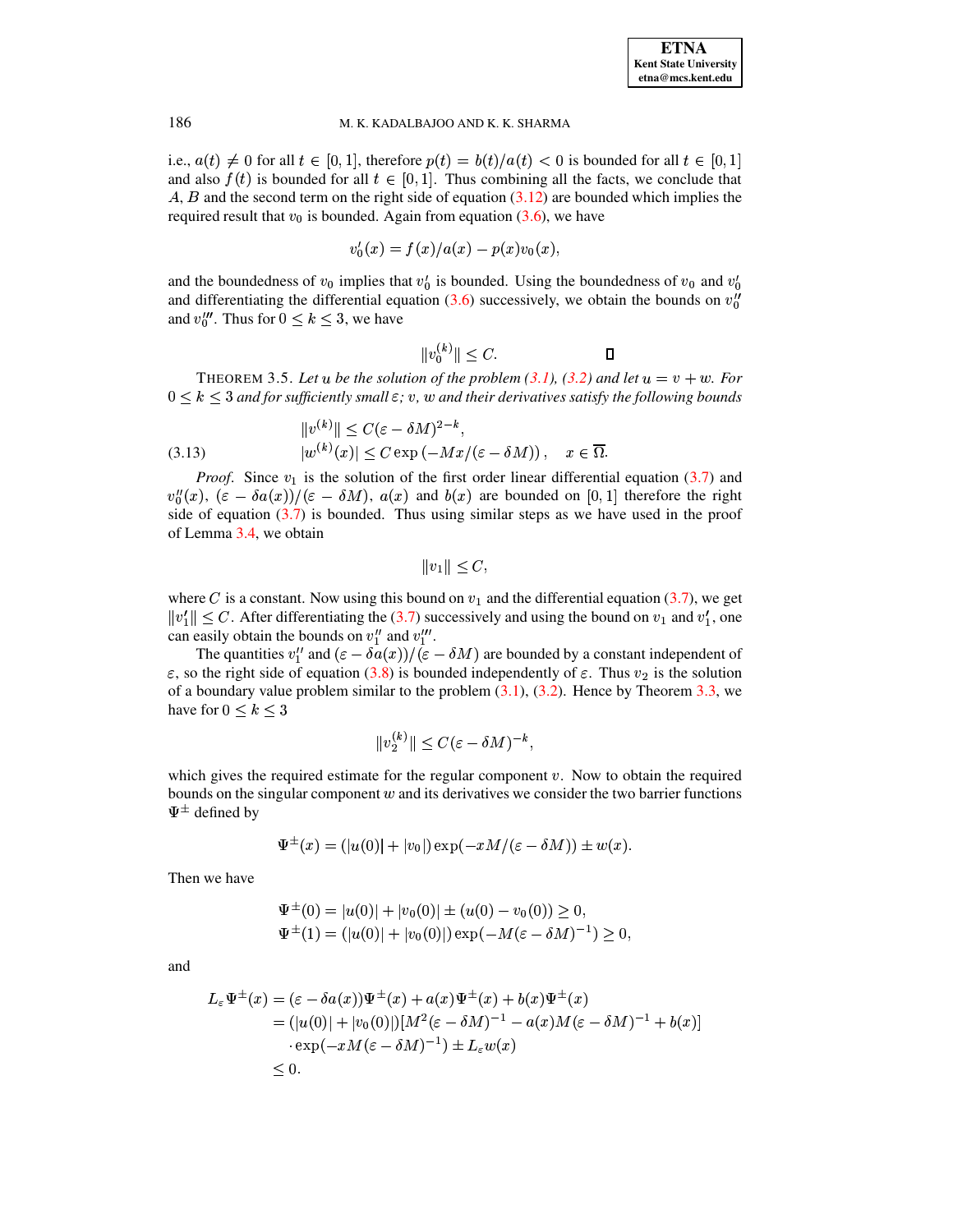Therefore by the minimum principle, we have

$$
\Psi^{\pm}(x)=(|u(0)|+|v_0|)\exp(-xM/(\varepsilon-\delta M))\pm w(x)\geq 0,\quad x\in\overline{\Omega},
$$

which on simplification gives

$$
|w(x)|\leq C\exp(-xM(\varepsilon-\delta M)^{-1}),\quad x\in\overline{\Omega},
$$

where  $C = (|u(0)| + |v_0(0)|)$ .

Now to find out the bounds on the derivatives of the singular component w of the solution y, we use the same technique as we did in the proof of Theorem [3.3.](#page-4-3) For  $x \in \Omega$ , construct a neighborhood  $N_x = (x, x + (\varepsilon - \delta M))$ . Therefore by the Mean Value Theorem, there exists a point  $z \in N_x$  such that

$$
w'(z)=\frac{w(x+(\varepsilon-\delta M))-w(x)}{(\varepsilon-\delta M)},
$$

which implies that

<span id="page-7-0"></span>
$$
|(\varepsilon - \delta M)w'(z)| \le 2||w||.
$$

Now we have

$$
\int_z^x w''(t)dt = w'(x) - w'(z),
$$

i.e.,

$$
w'(x)=w'(z)+\int_z^x w''(t)dt.
$$

Using equation [\(3.9\)](#page-5-5) for  $w''(t)$  in the above equation, we obtain

$$
w'(x) = w'(z) + \int_z^x -(\varepsilon - \delta a(t))^{-1}[a(t)w'(t) + b(t)w(t)]dt.
$$

Taking modulus on both sides, we obtain

<span id="page-7-2"></span>
$$
|w'(x)| \le |w'(z)| + |\int_z^x (\varepsilon - \delta a(t))^{-1} (a(t)w'(t) + b(t)w(t)) dt|
$$
  
(3.15) 
$$
\le |w'(z)| + (\varepsilon - \delta M)^{-1} \left( |\int_z^x a(t)w'(t)dt| + \int_z^x |b(t)w(t)|dt \right)
$$

$$
\le (\varepsilon - \delta M)^{-1} \left( |\int_z^x a(t)w'(t)dt| + \|b\| \|w\| |x - z| \right).
$$

We have, by integration by parts,

$$
\int_z^x a(t)w'(t)dt = a(t)w(t)|_z^x - \int_z^x a'(t)w(t)dt.
$$

Using the fact that the maximum norm of a function is always greater than the value of the function over the domain of consideration and the inequality  $0<|x-z|\leq 1$  followed by a simplification yields

<span id="page-7-1"></span>(3.16) 
$$
|\int_{z}^{x} a(t)w'(t)dt| \leq (2||a|| + ||a'||)||w||.
$$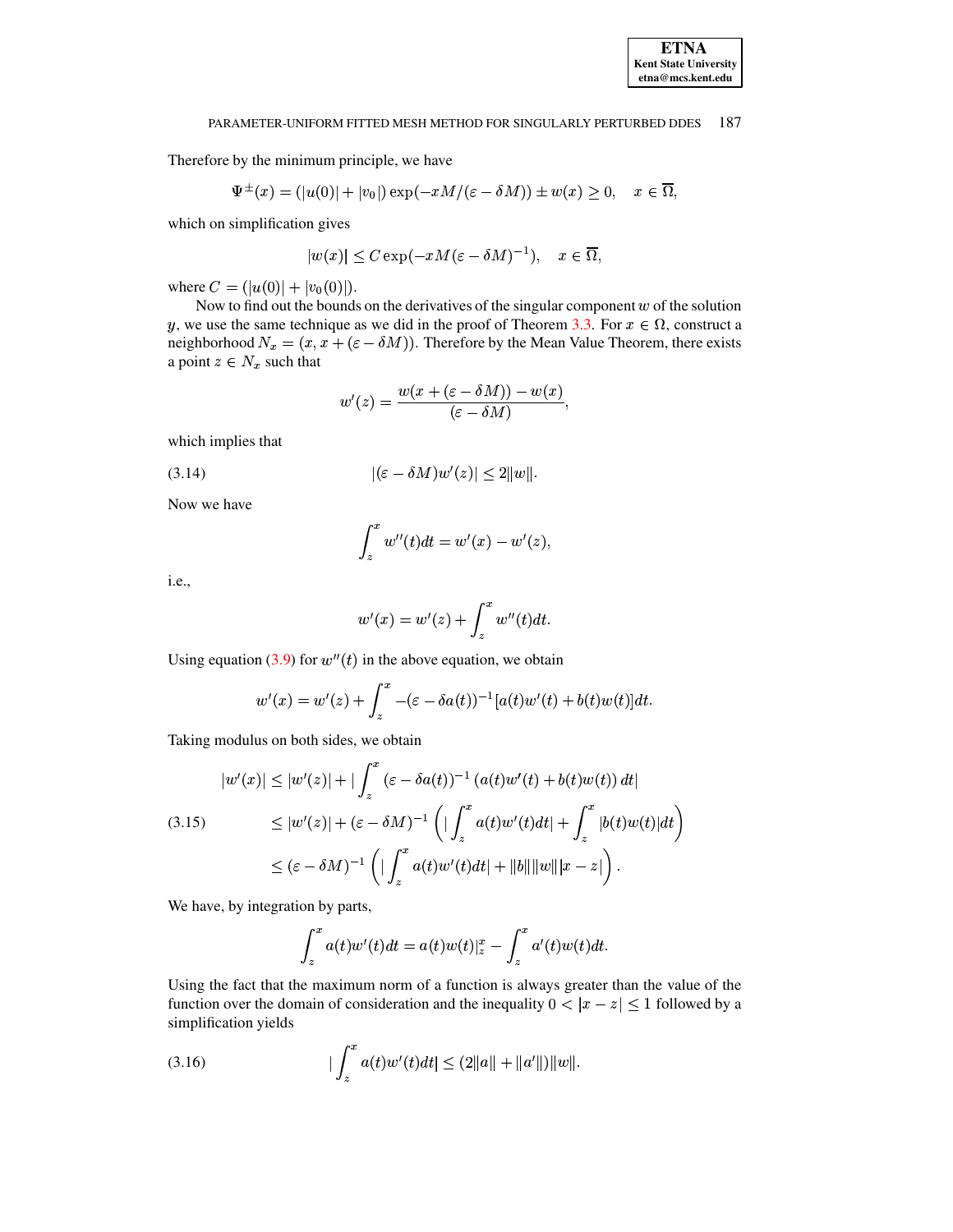Using inequalities  $(3.14)$  and  $(3.16)$  in the inequality  $(3.15)$ , we obtain

<span id="page-8-0"></span>
$$
(3.17)\qquad \qquad |w'(x)| \le C(\varepsilon - \delta M)^{-1}||w||.
$$

For  $x \in N_x$ , we have

$$
||w|| = \sup_{x \in N_x} |w(x)| \leq C \exp(-xM/(\varepsilon - \delta M)).
$$

Using this value of  $w$  in inequality (3.17), we obtain

$$
|w'(x)| \leq C(\varepsilon - \delta M)^{-1} \exp(-xM/(\varepsilon - \delta M)),
$$

which gives the required result. The estimate for  $w''$  can be easily obtained from the differential equation and the bounds on  $w$  and  $w'$ .  $\Box$ 

3.1.2. Standard finite difference method. To discretize the boundary value problem  $(3.1)$ ,  $(3.2)$ , we place a uniform mesh of size  $h = 1/N$  on the interval [0, 1]. Denote  $x_i =$ *ih*,  $u_i = u(x_i)$ ,  $a_i = a(x_i)$ ,  $b_i = b(x_i)$  and  $f_i = f(x_i)$ ,  $i = 0, 1, ... N$ . In the problem  $(3.1)$ ,  $(3.2)$ , we approximate  $u''(x)$  and  $u'(x)$  by central difference and forward difference, respectively.

$$
L_{1,l}^N = (\varepsilon - \delta a(x_i))D^+D^-u_i + a(x_i)D^+u_i + b(x_i)u_i = f(x_i)
$$
  

$$
u(0) = \phi_0,
$$
  

$$
u(1) = \gamma,
$$

where  $D^+D^-u_i = (u_{i-1} - 2u_i + u_{i+1})/h^2$ ,  $D^+u_i = (u_{i+1} - u_i)/h$  and  $D^{-}u_i = (u_i - u_{i-1})/h$ , which on simplification gives a three point difference scheme

<span id="page-8-1"></span>
$$
(3.18) \t\t\t L_{1,l}^N = E_i u_{i-1} - F_i u_i + G_i u_{i+1} = H_i,
$$

where

$$
E_i = (\varepsilon - \delta a_i)/h^2,
$$
  
\n
$$
F_i = 2(\varepsilon - \delta a_i)/h^2 + a_i/h - b_i,
$$
  
\n
$$
G_i = (\varepsilon - \delta a_i)/h^2 + a_i/h,
$$
  
\n
$$
H_i = f_i, \qquad i = 1, 2, \dots N - 1.
$$

The difference equations  $(3.18)$  form a tridiagonal system of  $N - 1$  equations with  $N+1$  unknowns  $u_0, u_1, \ldots u_N$ . The  $N-1$  equations together with the given two boundary conditions are sufficient to solve the system. The stability and convergence analysis of the scheme is discussed in  $[6]$ .

**3.1.3. Fitted mesh finite difference method.** In this section, we discretize the boundary value problem  $(3.1)$ ,  $(3.2)$  using the fitted mesh finite difference method composed of a standard upwind finite difference operator on a fitted piecewise uniform mesh, condensing in the boundary layer region at  $x = 0$ . The fitted piecewise-uniform mesh  $\overline{\Omega_l}^N$  on the interval [0, 1] is constructed by partitioning the interval into two subintervals [0,  $\tau$ ], [ $\tau$ , 1], where the transition parameter is chosen such that  $\tau = \min[0.5, C(\varepsilon - \delta M) \ln N]$  with  $C = 1/\theta$ . It is assumed that  $N = 2^k$ , where  $k \ge 2$  is an integer, which guarantees that there is at least one point in the boundary layer region. On each of these subintervals, a uniform mesh is placed.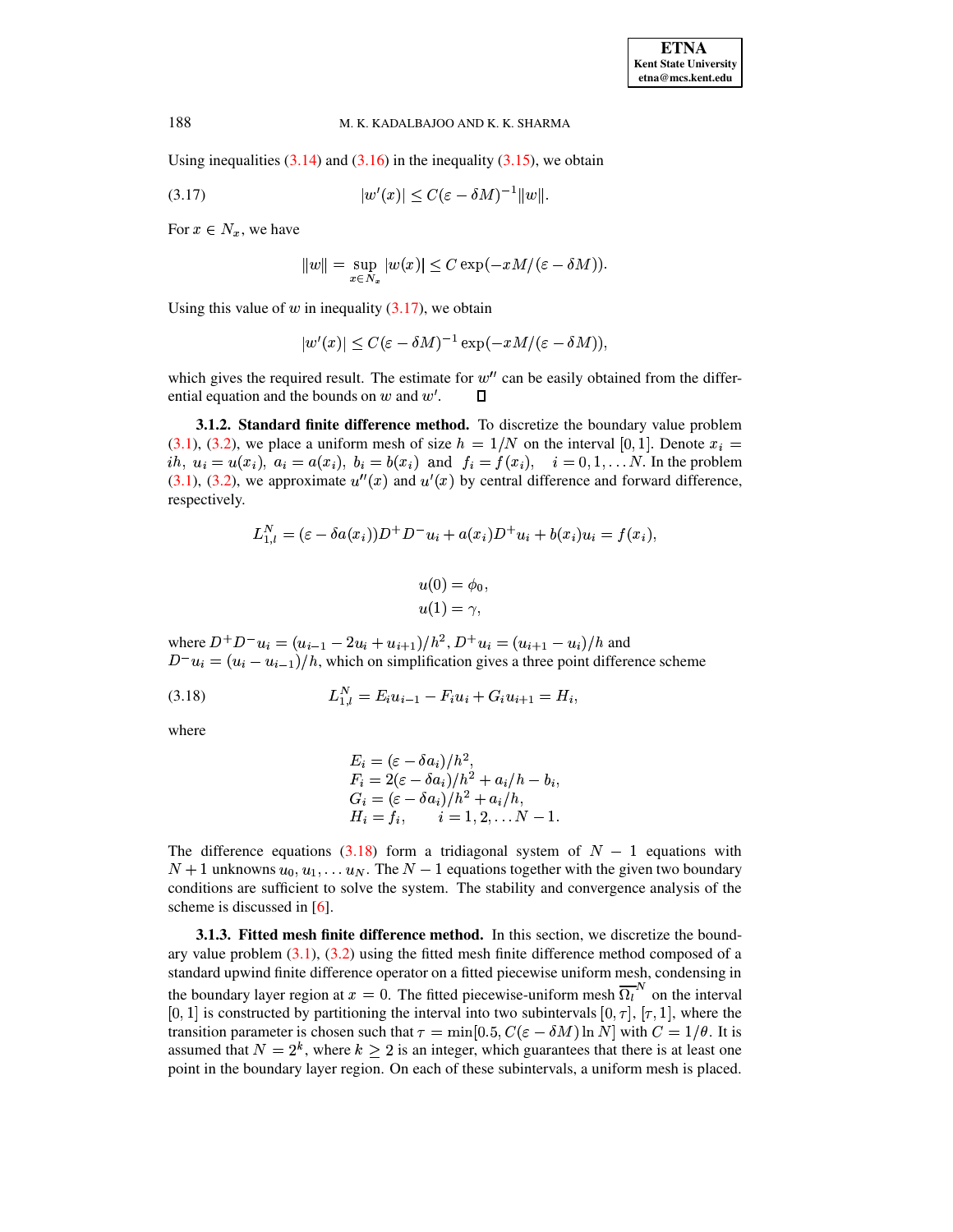| <b>ETNA</b>                  |  |  |
|------------------------------|--|--|
| <b>Kent State University</b> |  |  |
| etna@mcs.kent.edu            |  |  |

A fitted finite difference method for the problem  $(3.1)$ ,  $(3.2)$  on the piecewise uniform mesh  $\overline{\Omega_l}^N$  is defined by

<span id="page-9-0"></span>(3.19) 
$$
L_{2,l}^N u_i = f(x_i), \quad x_i \in \Omega_l^N,
$$

$$
u_0 = \varphi_0,
$$
  
(3.20)  

$$
u_N = \gamma,
$$

where the discrete operator  $L_{2,l}^N$  is defined as

<span id="page-9-1"></span>
$$
L_{2,l}^N u_i = (\varepsilon - \delta a(x_i))D^{\pm} u_i + a(x_i)D^{\pm} u_i + b(x_i)u_i
$$

with

$$
D^{\pm}u_i = 2(D^{\pm}u_i - D^{-}u_i)/(h_i + h_{i+1}), \ D^{-}u_i = (u_i - u_{i-1})/h_i,
$$
  

$$
D^{+} = (u_{i+1} - u_i)/h_{i+1}, \ \Omega_i^{N} = \{x_i | 1 \le i \le N - 1\}, \ \overline{\Omega_i}^{N} = \{x_i | 0 \le i \le N\},
$$

$$
x_i = \begin{cases} i h_i & \text{for } 0 \le i \le N/2, \\ \tau + (i - N/2) h_i & \text{for } N/2 + 1 \le i \le N, \end{cases}
$$
\n
$$
h_i = \begin{cases} 2\tau/N & \text{for } 0 \le i \le N/2, \\ 2(1 - \tau)/N & \text{for } N/2 + 1 \le i \le N. \end{cases}
$$

**Discrete Minimum Principle.** Assume that  $\Psi_0 \ge 0$  and  $\Psi_N \ge 0$ . The  $L_{2,l}^N \Psi_i \le 0$ ,  $1 \le i \le N-1$  implies that  $\Psi_i \ge 0$  for all  $i, 0 \le i \le N$ .

*Proof.* Let k be such that  $\Psi_k = \min_{0 \le i \le N} \Psi_i$  and suppose  $\Psi_k < 0$ . Then  $\Psi_k - \Psi_{k-1} \le \Psi_k$  $0, \Psi_{k+1} - \Psi_k \ge 0$  and we have

$$
L_{2,l}^{N} \Psi_{k} = (\varepsilon - \delta a(x_{k})) D^{\pm} \Psi_{k} + a(x_{k}) D^{+} \Psi_{k} + b(x_{k}) \Psi_{k}
$$
  
= 2( $\varepsilon - \delta a(x_{k})$ )  $\left( \frac{(\Psi_{k+1} - \Psi_{k})}{h_{k+1}} - \frac{(\Psi_{k} - \Psi_{k-1})}{h_{k}} \right) / (h_{k} + h_{k+1})$   
+ $a(x_{k}) (\Psi_{k+1} - \Psi_{k}) / h_{k+1} + b(x_{k}) \Psi_{k}$   
> 0,

which contradicts the hypothesis that  $L_{2,l}^N \Psi_i \leq 0$ ,  $1 \leq i \leq N-1$ . Therefore  $\Psi_k \geq 0$  and we have chosen k fixed but arbitrary, so  $\Psi_i \geq 0$  for all  $i, 0 \leq i \leq N$ .  $\Box$ 

<span id="page-9-2"></span>LEMMA 3.6. Let  $Z_i$  be any mesh function such that  $Z_0 = Z_N = 0$ . Then for all i,  $0 \leq i \leq N$ 

$$
|Z_i| \le \theta^{-1} \max_{1 \le j \le N-1} |L_{2,l}^N Z_j|.
$$

*Proof.* Let us introduce two mesh functions  $\Psi_i^{\pm}$  defined by

$$
\Psi_i^{\pm} = \theta^{-1} \max_{1 \le j \le N-1} |L_{2,l}^N Z_j| \pm Z_i.
$$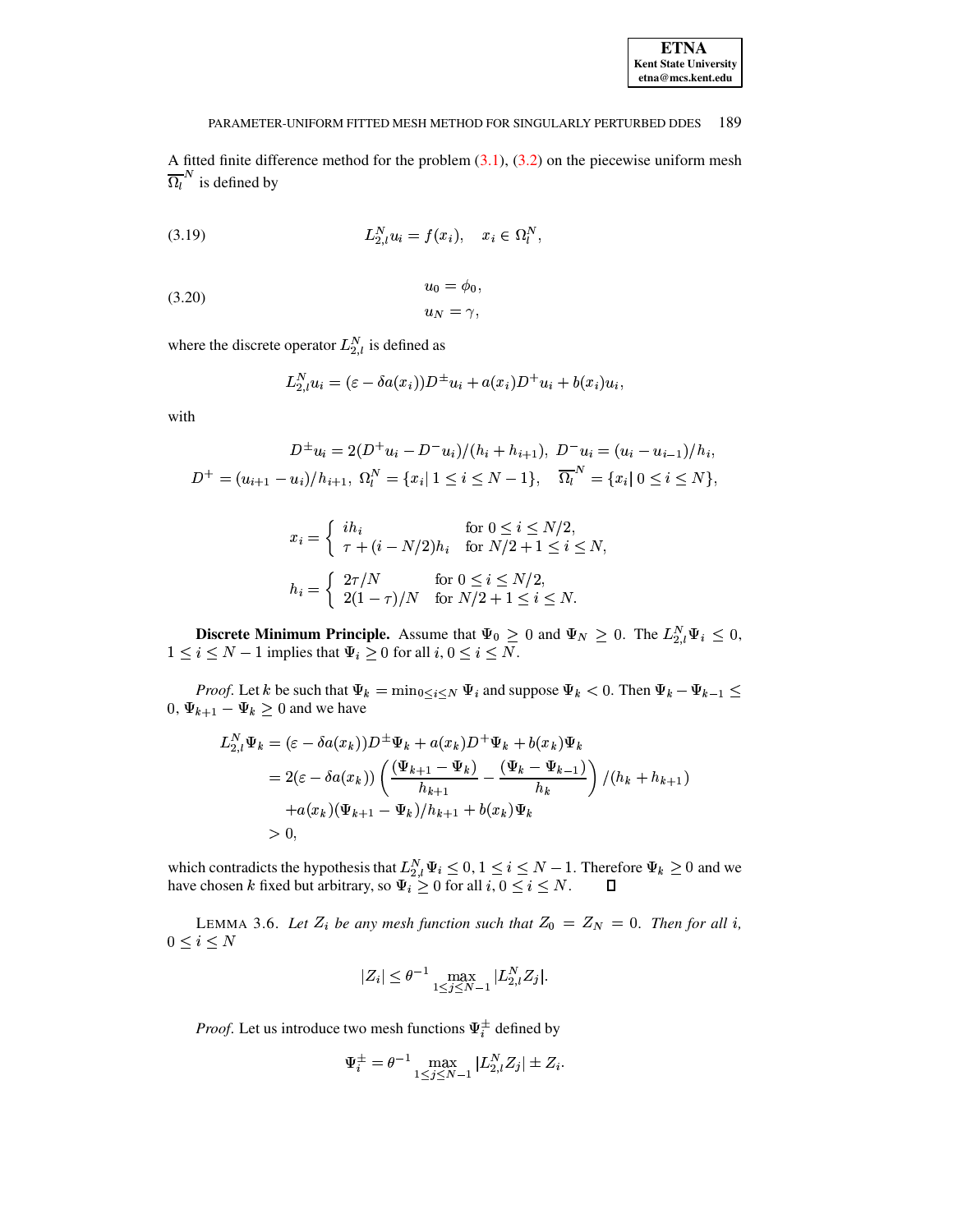$$
\Psi_0^{\pm} = \theta^{-1} \max_{1 \le j \le N-1} |L_{2,l}^N Z_j| \pm Z_0 \ge 0, \quad \text{since } Z_0 = 0,
$$
  

$$
\Psi_N^{\pm} = \theta^{-1} \max_{1 \le j \le N-1} |L_{2,l}^N Z_j| \pm Z_N \ge 0, \quad \text{since } Z_N = 0.
$$

and for  $1 \leq i \leq N-1$ 

$$
L_{2,l}^{N} \Psi_{i}^{\pm} = (\varepsilon - \delta a(x_{i})) D^{\pm} \Psi_{i}^{\pm} + a(x_{i}) D^{\pm} \Psi_{i}^{\pm} + b(x_{i}) \Psi_{i}^{\pm}
$$
  
=  $b(x_{i}) \theta^{-1} \max_{1 \leq j \leq N-1} |L_{2,l}^{N} Z_{j}| \pm L_{2,l}^{N} Z_{i}$   
 $\leq 0$ , since  $b(x_{i}) \theta^{-1} \leq -1$ .

Therefore by the discrete minimum principle, we have

$$
\Psi_i^{\pm} \geq 0 \quad \forall i, \ 0 \leq i \leq N
$$

 $\Box$ which gives the required estimate.

THEOREM 3.7. Let  $u(x)$  be the solution of the continuous problem (3.1), (3.2) and  $U^N = \langle u_i \rangle_{i=0}^N$  be the solution of the corresponding discrete problem (3.19), (3.20). The fitted mesh finite difference method with standard upwind finite difference operator on the piecewise uniform mesh  $\overline{\Omega}_l^N$ , condensing at the boundary layer at  $x = 0$ , is  $\varepsilon$ -uniform.<br>Moreover y and  $U^N = \langle u_i \rangle_{i=0}^N$  satisfy the following error estimate

$$
\sup_{0 < \varepsilon \le 1} \|U^N - u\| \le C N^{-1} (\ln N)^2,
$$

where C is a constant independent of  $\varepsilon$ .

*Proof.* As in the case of the continuous problem, the solution  $U^N = \langle u_i \rangle_{i=0}^N$  of the discrete problem  $(3.19)$ ,  $(3.20)$  can be decomposed into regular and singular components. **Thus** 

$$
U^N = V^N + W^N,
$$

where  $V^N$  is the solution of the inhomogeneous problem

$$
L_{2,l}^N V^N(x_i) = f(x_i) \text{ for all } x_i \in \Omega_l^N, \quad V^N(0) = v(0), \quad V^N(1) = v(1)
$$

and  $W^N$  is the solution of the homogeneous problem

$$
L_{2,l}^N W^N(x_i) = 0 \quad \text{for all } x_i \in \Omega_l^N, \quad W^N(0) = w(0), \ W^N(1) = w(1).
$$

Then the error can be written in the form

$$
U^N - u = (V^N - v) + (W^N - w).
$$

Thus the errors in the regular and singular components of the solution can be estimated separately. To estimate the error for the regular component, from differential and difference equations, we have

<span id="page-10-0"></span>
$$
L_{\varepsilon}^{N}(V^{N}-v)(x_{i}) = f(x_{i}) - L_{2,i}^{N}v(x_{i})
$$
  
\n(3.21) 
$$
= (L_{\varepsilon} - L_{2,i}^{N})v(x_{i})
$$

$$
= (\varepsilon - \delta a(x)) \left( \frac{d^{2}}{dx^{2}} - D^{\pm} \right) v(x_{i}) + a(x) \left( \frac{d}{dx} - D^{+} \right) v(x_{i}).
$$

190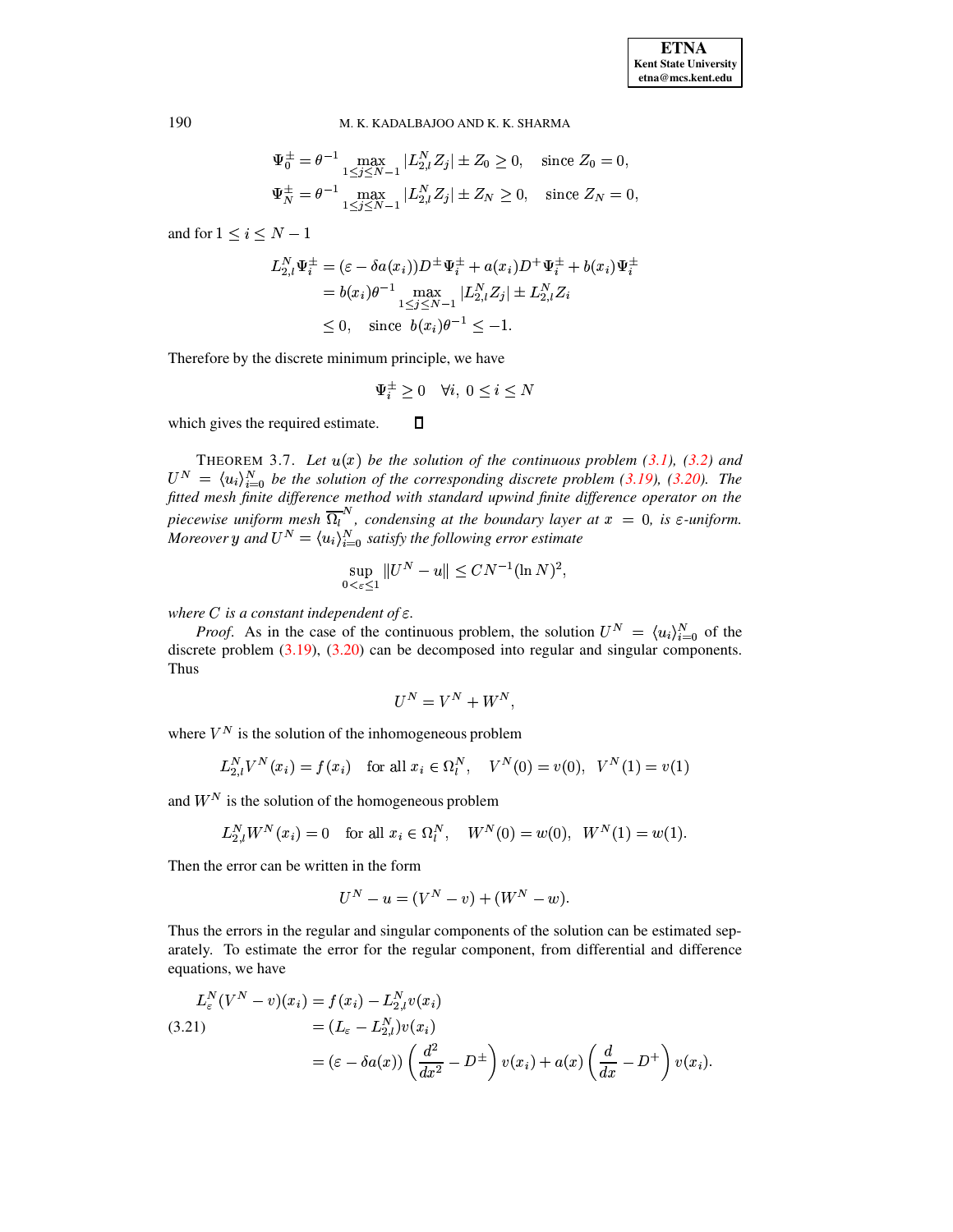Let  $x_i \in \Omega_l^N$ . Then for any  $\psi \in C^2(\overline{\Omega_l})$ ,

$$
|(D^{+} - \frac{d}{dx})\psi(x_i)| \leq (x_{i+1} - x_i) \|\psi^{(2)}\|/2
$$

and for any  $\psi \in C^3(\overline{\Omega_l})$ ,

$$
|(D^{\pm}-\frac{d^2}{dx^2})\psi(x_i)|\leq (x_{i+1}-x_{i-1})\|\psi^{(3)}\|/3.
$$

For a proof of these results, see  $[10, \text{Lemma 1}, p. 21]$ . Using these results in  $(3.21)$ , we obtain

$$
|L_2(V^N - v)(x_i)| \le (x_{i+1} - x_{i-1}) \left( \frac{(\varepsilon - \delta a(x_i))}{3} ||v^{(3)}|| + \frac{a(x_i)}{2} ||v^{(2)}|| \right)
$$

Since  $x_{i+1} - x_{i-1} \leq 2N^{-1}$  and using Theorem 3.5 for bounds on  $v^{(2)}$  and  $v^{(3)}$ , we obtain

<span id="page-11-0"></span>(3.22) 
$$
|L_{2,l}^N(V^N - v)(x_i)| \leq CN^{-1}, \quad x_i \in \Omega_l^N.
$$

Now an application of Lemma 3.6 for the mesh function  $(V^N - v)(x_i)$  gives

<span id="page-11-1"></span>
$$
(3.23) \qquad |(V^N - v)(x_i)| \leq \theta^{-1} \max_{1 \leq j \leq N-1} |L_{2,l}^N(V^N - v)(x_j)|.
$$

Using inequality  $(3.22)$  in inequality  $(3.23)$ , we obtain

<span id="page-11-5"></span>
$$
|(V^N - v)(x_i)| \leq C N^{-1}
$$

Arguments for the estimation of the singular component of the error  $L_{2,l}^N(W^N - w)$  depends<br>on the value of the transition parameter  $\tau$ , whether  $\tau = 1/2$  or  $\tau = C(\varepsilon - \delta M) \ln N$ , where  $C=1/\theta$ .

Case i)  $C(\varepsilon - \delta M) \ln N > 1/2$ , i.e., when the mesh is uniform

In this case we go through the same arguments as we did in the case of the estimation of the regular part of the error which gives

$$
|L_{2,l}^N(W^N - w)(x_i)| \le C(x_{i+1} - x_{i-1}) \left( (\varepsilon - \delta a(x_i)) ||w^{(3)}|| + a(x_i) ||w^{(2)}|| \right)
$$

Using Theorem 3.5 for bounds on  $w^{(2)}$  and  $w^{(3)}$  and the fact that  $(x_{i+1} - x_{i-1}) = 2N^{-1}$  for the uniform mesh, we obtain

<span id="page-11-2"></span>(3.25) 
$$
|L_{2,l}^N(W^N - w)(x_i)| \le C(\varepsilon - \delta M)^{-1} N^{-1}.
$$

In this case, we have  $(\varepsilon - \delta ||a||)^{-1} \leq 2C \ln N$ . Using this inequality in the above inequality  $(3.25)$ , we obtain

<span id="page-11-3"></span>
$$
(3.26) \t\t\t |L_{2,l}^N(W^N - w)(x_i)| \leq CN^{-1}(\ln N)^2.
$$

Now an application of Lemma 3.6 for the mesh function  $(W^N - w)(x_i)$  gives

<span id="page-11-4"></span>
$$
(3.27) \qquad |(W^N - w)(x_i)| \le |L_{2,l}^N (W^N - w)(x_i)| \quad \forall x_i \in \Omega_l^N.
$$

Using  $(3.26)$  in  $(3.27)$ , we obtain

$$
|(W^N - w)(x_i)| \leq C N^{-1} (\ln N)^2 \quad \forall x_i \in \Omega_i^N.
$$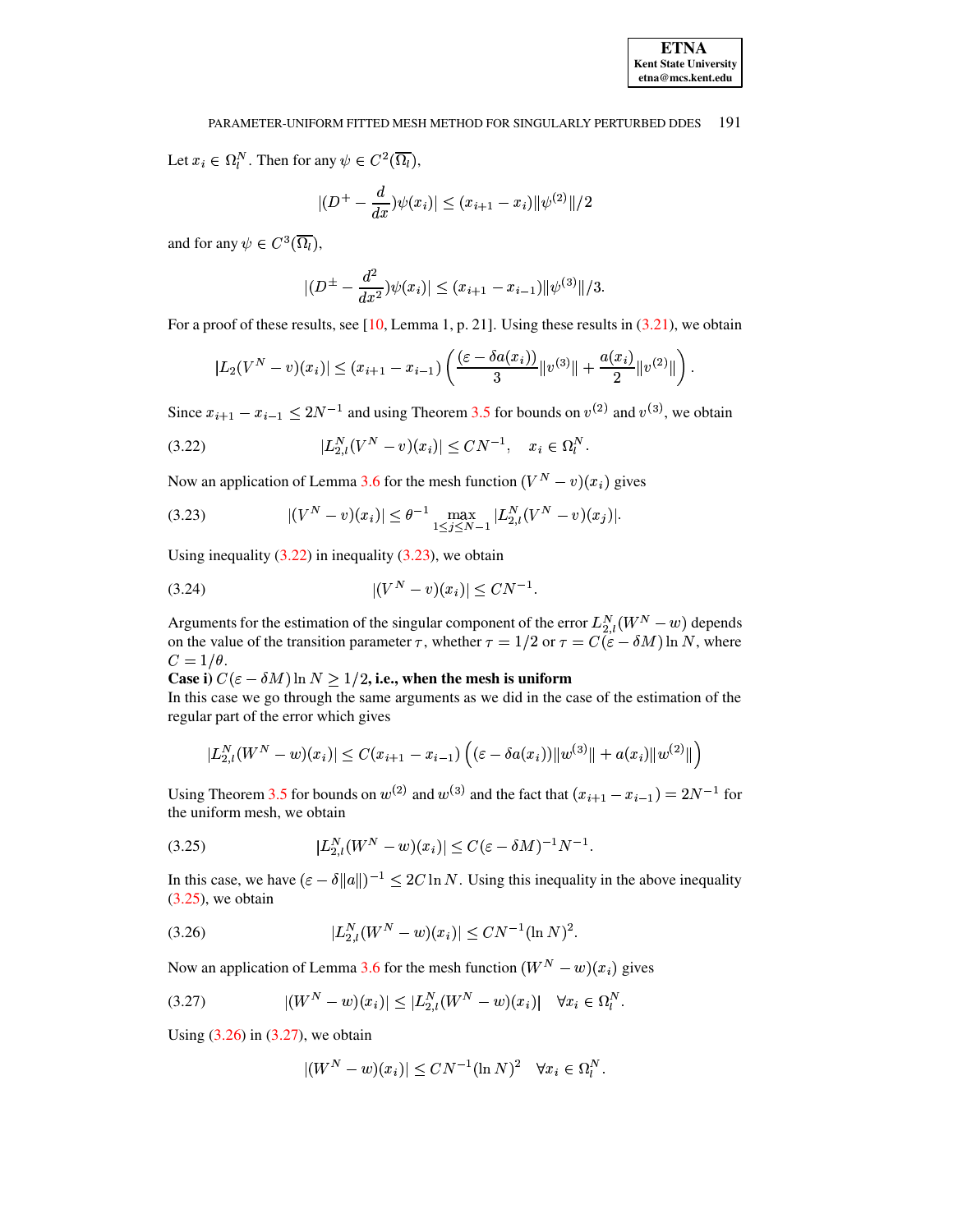Case ii)  $C(\varepsilon - \delta M) \ln N < 1/2$ , i.e., when the mesh is piecewise uniform with mesh spacing  $2\tau/N$  in the subinterval  $[0, \tau]$  and  $2(1 - \tau)/N$  in the subinterval  $[\tau, 1]$ We give separate proofs for the bounds on the singular component of the error in the coarse and fine mesh subintervals. First we obtain the bound on the singular component in the outer region, i.e., in the subinterval  $[\tau, 1]$ . Using the triangular inequality, we have

$$
|(W - w)(x_i)| \le |W(x_i)| + |w(x_i)|.
$$

From inequality  $(3.13)$ , we have

<span id="page-12-0"></span>
$$
(3.28) \t |w(x_i)| \le C \exp(-Mx_i/(\varepsilon - \delta M))
$$

for all  $x_i \in [\tau, 1]$ .  $Exp(-Mx_i/(\varepsilon - \delta M))$  is a decreasing function and  $x_i \geq \tau$ . Using these facts in above inequality  $(3.28)$  we have

$$
|w(x_i)| \le C \exp(-M\tau/(\varepsilon - \delta M))
$$

In this case we have  $\tau_i = C(\epsilon - \delta M) \ln N$ . Using this value of  $\tau$  in the above inequality, we get

$$
(3.29) \t |w(x_i)| \le CN^{-1}
$$

Now to obtain the bound on  $W^N$ , we construct a mesh function  $\hat{W}^N_{\varepsilon}$  defined as the solution of the following problem

<span id="page-12-2"></span>
$$
(\varepsilon - \delta a(x_i))D^{\pm} \hat{W}^N(x_i) + MD^{\pm} \hat{W}^N(x_i) + b(x_i)\hat{W}^N(x_i) = 0
$$

 $1 \leq i \leq N-1$ , under the same boundary conditions as for W. Then an application of  $[10,$  Lemma 5, p. 53] yields

<span id="page-12-1"></span>
$$
(3.30) \t\t |W^N(x_i)| \le |\hat{W}^N(x_i)|, \quad 0 \le i \le N.
$$

Applying [10, Lemma 3, p. 51] for  $\hat{W}^N_{\varepsilon}$  gives

$$
\hat{W}^N(x_i)| \le CN^{-1}, \quad N/2 \le i \le N.
$$

Using this estimate for  $\hat{W}_{\varepsilon}^N$  in inequality (3.30), we obtain

<span id="page-12-3"></span>(3.31) 
$$
|W^N(x_i)| \leq CN^{-1}, \quad N/2 \leq i \leq N
$$

Thus from inequalities  $(3.29)$  and  $(3.31)$ , we obtain the bound on the singular component of error in the outer region  $[\tau, 1]$ 

<span id="page-12-4"></span>
$$
(3.32) \t\t |W^N - w(x_i)| \le CN^{-1}, \quad N/2 \le i \le N.
$$

Now it remains to prove the result for  $x_i \in [0, \tau]$ , i.e., in the boundary layer region. For  $i = 0$ , there is nothing to prove. For  $x_i \in (0, \tau)$  the proof follows on the same lines as for the case i) except that we use the discrete minimum principle on  $[0, \tau]$  and the already established bounds  $W(x_{N/2}) \leq CN^{-1}$  and  $w(x_{N/2}) \leq CN^{-1}$ . Thus by using similar arguments as we have used in the estimation of the regular component of the error, we get

$$
|L_{2,l}^N(W^N - w)(x_i)| \leq 2\tau N^{-1}(\varepsilon - \delta ||a||)^{-2},
$$
  

$$
|W^N(0) - w(0)| = 0,
$$

192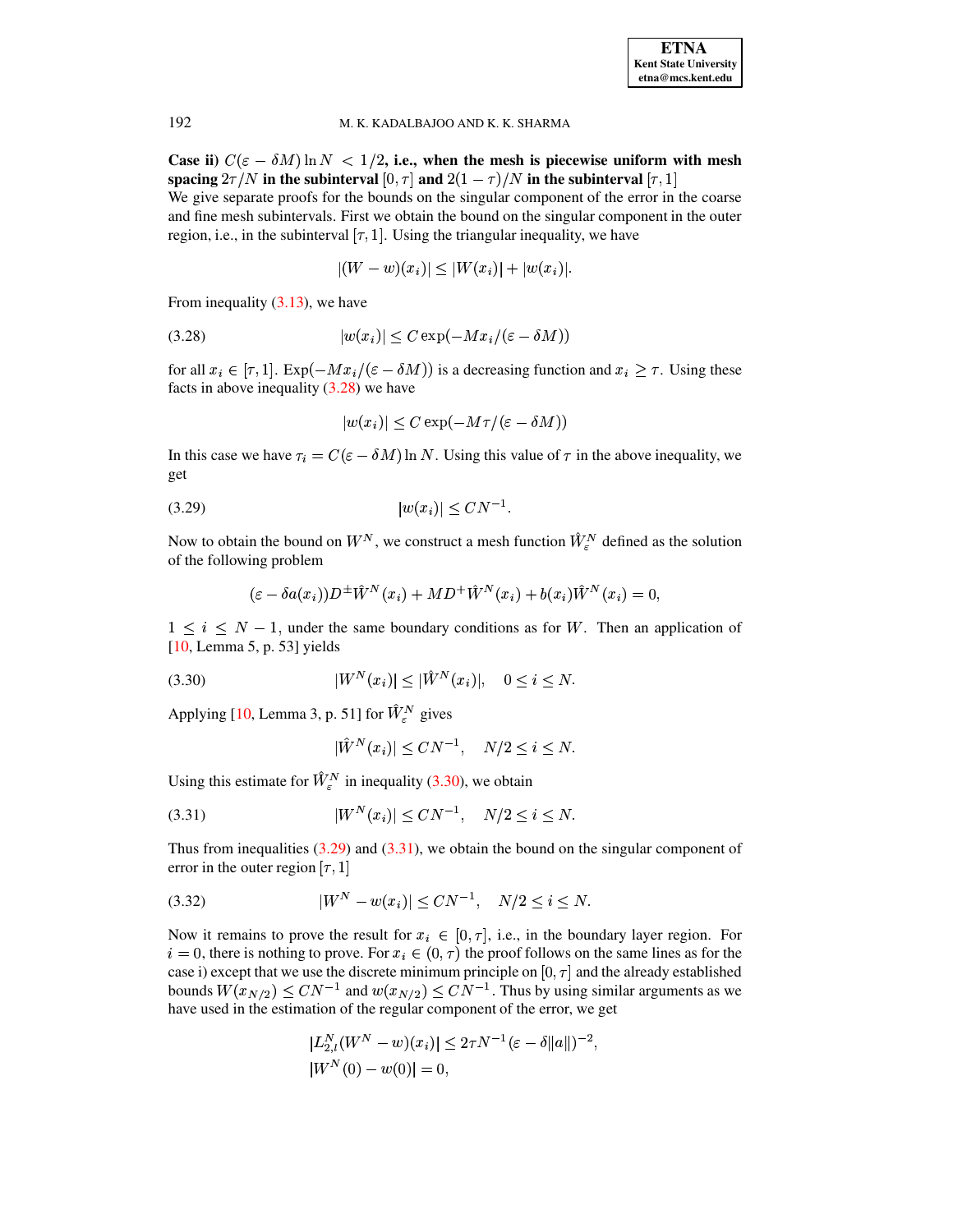$$
W^{N}(x_{N/2}) - w(x_{N/2})| \leq |W^{N}(x_{N/2})| + |w(x_{N/2})| \leq CN^{-1}
$$

Now let us introduce comparison functions  $\psi_i^{\pm}$  defined by

$$
\psi_i^{\pm} = (\tau - x_i)C_1(\varepsilon - \delta ||a||)^{-2}\tau N^{-1} + C_2 N^{-1} \pm (W^N - w)(x_i),
$$

where  $C_1$  and  $C_2$  are arbitrary constants. Then we have

$$
\psi_0^{\pm} = C_1 \tau N^{-1} (\varepsilon - \delta ||a||)^{-2} + C_2 N^{-1} \ge 0,
$$
  

$$
\psi_{N/2}^{\pm} = C_2 N^{-1} \pm (W^N - w)(x_{N/2}).
$$

We choose  $C_2$  so that the first term dominate the second term on the right of the above equation which gives  $\psi^{\pm}_{N/2} \geq 0$  and consider

$$
L_{2,l}^N \psi_i^{\pm} = \tau N^{-1} C_1 (\varepsilon - \delta ||a||)^{-2} L_{2,l}^N (\tau - x_i) + b_i C_2 N^{-1} \pm L_{2,l}^N (W^N - w)
$$
  
=  $-\tau N^{-1} (\varepsilon - \delta ||a||)^{-2} (a_i C_1 \mp 2) + b_i \tau N^{-1} (\varepsilon - \delta ||a||)^{-2} (\tau - x_i) (C_1 + C_2).$ 

Now we choose the constant  $C_1$  so that  $(a_i C_1 \mp 2) \ge 0$ , thus all the terms on the right side in the above inequality are negative which gives

$$
L_{2,l}^N \psi_i^{\pm} \leq 0, \quad 1 \leq i \leq N/2 - 1.
$$

Then by the discrete minimum principle, we have

$$
\psi_i^{\pm} \ge 0, \quad 0 \le i \le N/2,
$$

which on simplification gives

$$
|(W^N - w)(x_i)| \le C_1(\varepsilon - \delta M)^{-2} \tau^2 N^{-1} + C_2 N^{-1}.
$$

Since  $\tau = C(\varepsilon - \delta M) \ln N$ , where  $C = 1/\theta$ , we obtain

<span id="page-13-0"></span>
$$
|(W^N - w)(x_i)| \le CN^{-1}(\ln N)^2
$$

Now combining inequalities  $(3.32)$  and  $(3.33)$  to obtain the bound on the singular component of error throughout the interval  $[0, 1]$ , we obtain

<span id="page-13-1"></span>
$$
(3.34) \qquad |(W^N - w)(x_i)| \le CN^{-1}(\ln N)^2, \quad 0 \le i \le N
$$

Now after combining the two inequalities, inequality  $(3.24)$  to bound the regular error component and inequality  $(3.34)$  to bound the singular error component, we obtain the required error estimate.  $\Box$ 

**3.2.** Layer on the right side. Now we assume that  $a(x) < -M < 0$  throughout the interval  $[0, 1]$ , where M is a constant. This assumption implies that the boundary layer will be in the neighborhood of 1, i.e., on the right side of the interval  $[0, 1]$ .

**3.2.1.** Analytical results. As we have established the estimates in section 3.1 for the solution of the continuous problem and its derivatives in the case when the solution of the problem exhibits boundary layer behavior on the left side of the interval  $[0, 1]$ , one can easily obtain similar estimates in this case on the same lines. The key difference is that in this case we approximate the first derivative by the backward finite difference operator in place of the forward finite difference operator as we did in case of left side boundary layer.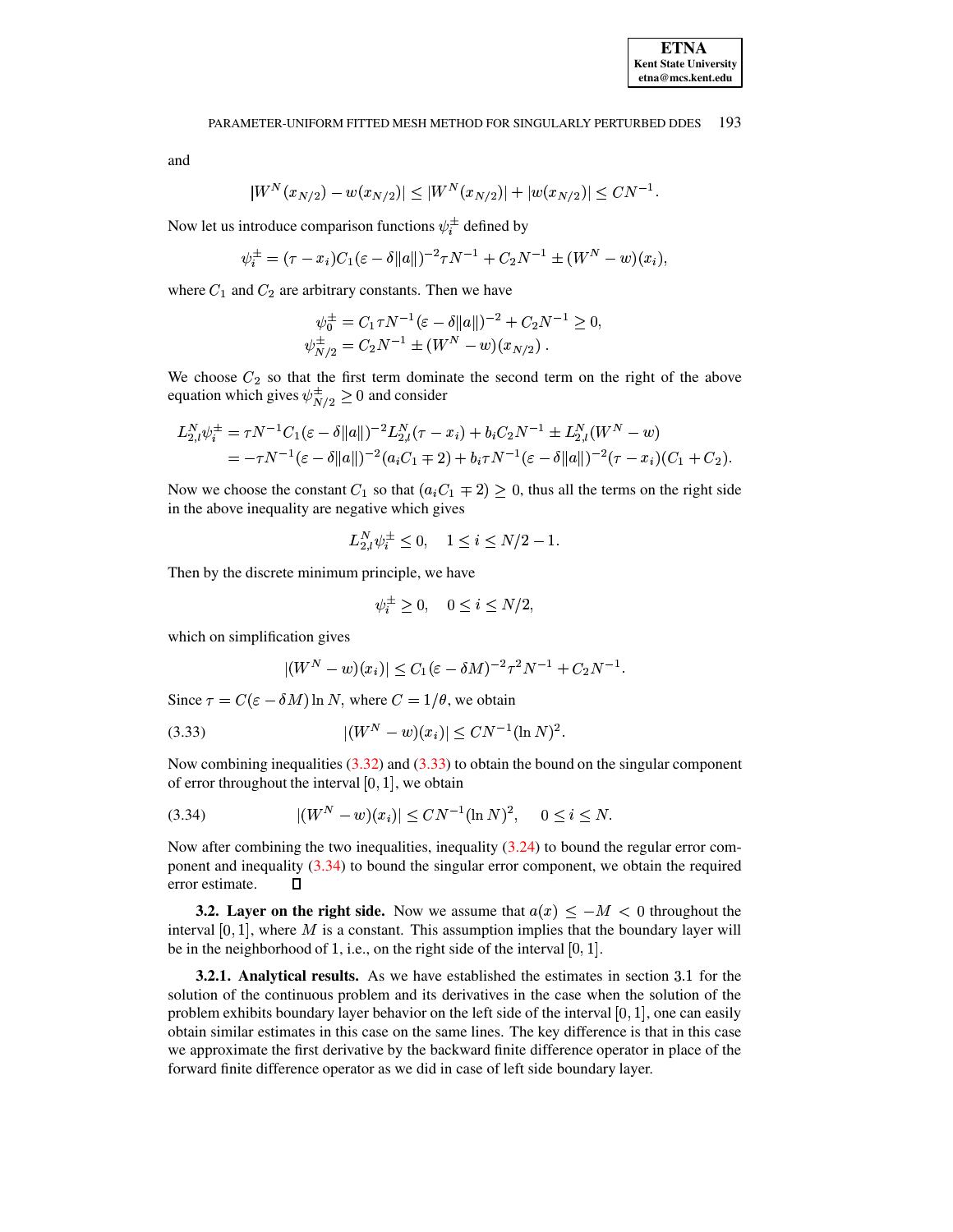3.2.2. Standard finite difference method. We use the standard backward finite upwind difference scheme to the discretize the continuous problem (3.1), (3.2) and for  $i = 1, 2, \dots N$ to obtain

$$
L_{1,r}^N u_i = (\varepsilon - \delta a_i)(u_{i-1} - 2u_i + u_{i+1})/h^2 + a_i(u_i - u_{i-1})/h + b_i u_i = f_i,
$$
  
\n
$$
u_0 = \phi_0,
$$
  
\n
$$
u_N = \gamma,
$$

which on simplification gives

<span id="page-14-0"></span>
$$
(3.35) \t E_i u_{i-1} - F_i u_i + G_i u_{i+1} = H_i,
$$

where

$$
E_i = (\varepsilon - \delta a_i)/h^2 - a_i/h,
$$
  
\n
$$
F_i = 2(\varepsilon - \delta a_i)/h^2 - a_i/h - b_i,
$$
  
\n
$$
G_i = (\varepsilon - \delta a_i)/h^2,
$$
  
\n
$$
H_i = f_i, \quad i = 1, 2, \dots N - 1.
$$

The difference equations (3.35) form a tridiagonal system of  $N-1$  equations with  $N+1$  unknowns  $u_0, u_1, \ldots, u_N$ . The  $N-1$  equations together with the given two boundary conditions are sufficient to solve the system. The stability and convergence analysis of the scheme is discussed in  $[6]$ .

3.2.3. Fitted mesh finite difference method. In this case, we discretize the boundary value problem  $(3.1)$ ,  $(3.2)$  using the fitted mesh finite difference method composed of a standard backward upwind finite difference operator on a fitted piecewise uniform mesh, condensing at the boundary  $x = 1$ . The fitted piecewise-uniform mesh  $\overline{\Omega_r}^N$  on the interval [0, 1] is constructed by partitioning the interval into two subintervals  $[0, (1 - \tau)]$  and  $[(1-\tau),1]$ , where the transition parameter is chosen such that  $\tau \equiv \min[0.5, C(\varepsilon - \delta M) \ln N]$ with  $C = 1/\theta$  and it is assumed that  $N = 2^k$ , where  $k \ge 2$  is an integer, which guarantees that there is at least one point in the boundary layer region. On each of these subintervals, a uniform mesh is placed. A fitted finite difference method for the problem  $(3.1)$ ,  $(3.2)$  on the piecewise uniform mesh  $\overline{\Omega}_r^N$ , is defined by

$$
L_{2,r}^N u_i = f(x_i), \quad x \in \Omega_r^N,
$$
  

$$
u_0 = \phi_0,
$$
  

$$
u_N = \gamma,
$$

where the discrete operator  $L_{2r}^{N}$  is defined as

$$
L_{2,r}^N u_i = (\varepsilon - \delta a(x_i))D^{\pm} u_i + a(x_i)D^{-} u_i + b(x_i)u_i.
$$

Also one can easily show that in this case, the solution of the discretized problem converges  $\varepsilon$ -uniformly to the solution of the continuous problem. One can obtain the error estimate in this case on the same lines as we have done in section 3.1.3 for the case of left side boundary layer.

194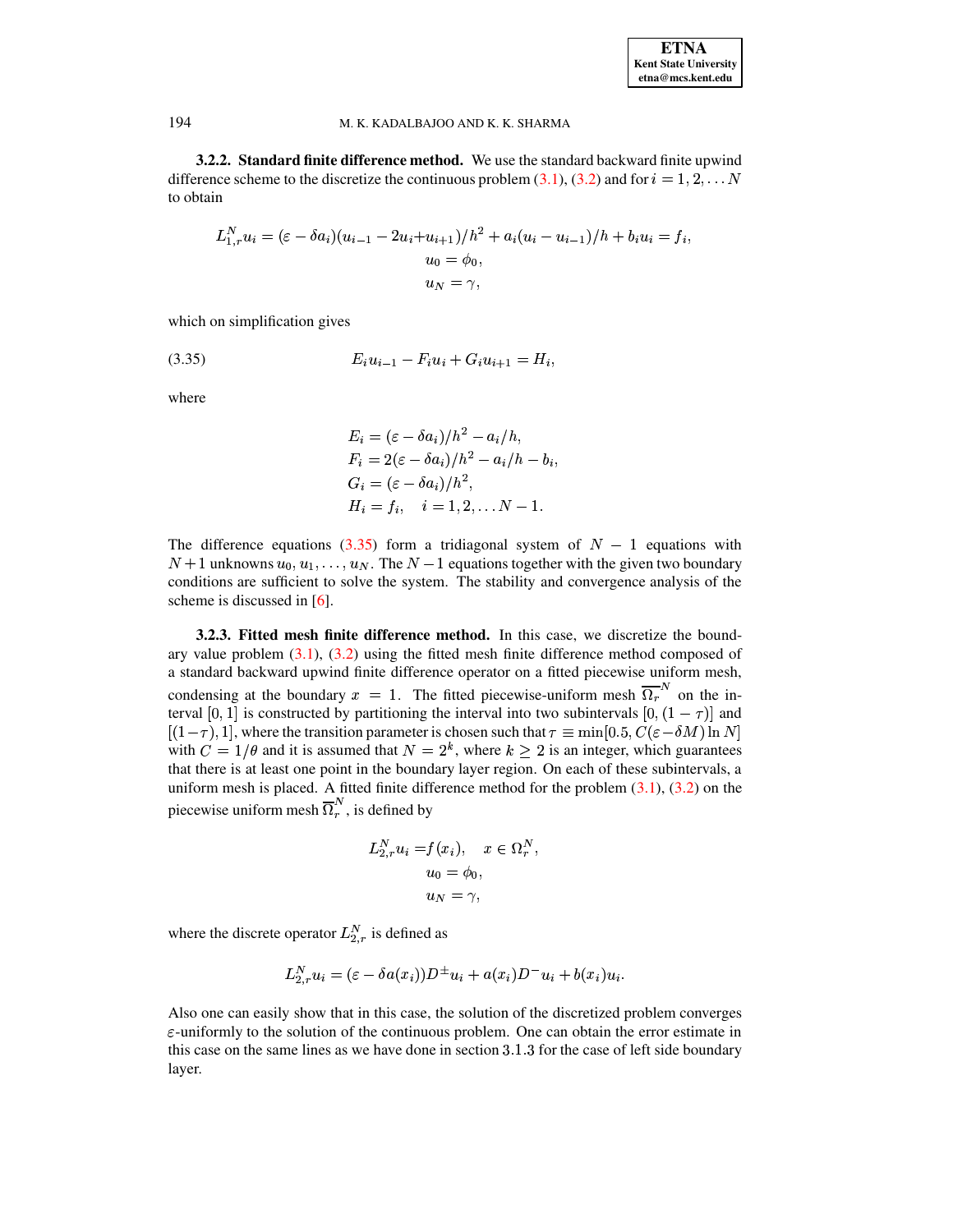| <b>ETNA</b>                  |
|------------------------------|
| <b>Kent State University</b> |
| etna@mcs.kent.edu            |

4. Computational results. Some numerical examples are considered and solved using the methods proposed in this paper. The exact solution of the boundary value problem given by (3.1), (3.2) for constant coefficients (i.e.,  $a(x) = a$  and  $b(x) = b$  are constant), with  $f(x) = 0$  is

$$
u(x) = [(\gamma - \phi_0 \exp(m_2)) \exp(m_1 x) - (\gamma - \phi_0 \exp(m_1)) \exp(m_2 x)]/(\exp(m_1) - \exp(m_2)),
$$

where

$$
m_1 = \frac{-a + \sqrt{a^2 - 4(\varepsilon - a\delta)b}}{2} = \frac{-a - \sqrt{a^2 - 4(\varepsilon - a\delta)b}}{2} = \frac{a\delta}{2},
$$

Example 4.1.  $\varepsilon y''(x) + y'(x - \delta) - y(x) = 0$ , under the interval and boundary conditions  $y(x) = 1, -\delta \le x \le 0, \quad y(1) = 1.$ 

Example 4.2.  $\varepsilon y''(x) + \exp(-x)y'(x-\delta) - xy(x) = 0$ , under the interval and boundary conditions  $y(x) = 1, -\delta \le x \le 0, \quad y(1) = 1.$ 

Example 4.3.  $\varepsilon y''(x) - y'(x - \delta) - y(x) = 0$ , under the interval and boundary conditions  $y(x) = 1, -\delta \le x \le 0, y(1) = -1.$ 

Example 4.4.  $\varepsilon y''(x) - (1+x)y'(x-\delta) - \exp(-x)y(x) = 0,$ under the interval and boundary conditions  $y(x) = 1, -\delta \le x \le 0, y(1) = -1.$ 

Example 4.5.  $\varepsilon y''(x) - (1+x)y'(x-\delta) - \exp(-x)y(x) = 1$ , under the interval and boundary conditions

 $y(x) = 1, -\delta \leq x \leq 0, y(1) = -1.$ 

TABLE 4.1 The maximum absolute error for Example 4.1,  $\delta = 0.5\varepsilon$  (Standard Finite Difference Method)

| F.               | Number of Mesh Points (N) |            |            |            |
|------------------|---------------------------|------------|------------|------------|
|                  | 64                        | 128        | 256        | 512        |
| $2^{-1}$         | 0.00613354                | 0.00310678 | 0.00156363 | 0.00078441 |
| $2^{-2}$         | 0.01302363                | 0.00666864 | 0.00337691 | 0.00169922 |
| $2^{-3}$         | 0.02558967                | 0.01339603 | 0.00686154 | 0.00347366 |
| $2^{-4}$         | 0.04767658                | 0.02595431 | 0.01359511 | 0.00696570 |
| $2^{-5}$         | 0.08292925                | 0.04802051 | 0.02615483 | 0.01370389 |
| $2 - 6$          | 0.12457740                | 0.08321306 | 0.04820459 | 0.02626121 |
| $2 - 7$          | 0.11509818                | 0.12486142 | 0.08336200 | 0.04830016 |
| $2 - 8$          | 0.07139804                | 0.11497041 | 0.12500829 | 0.08343839 |
| $2 - 9$          | 0.03927297                | 0.07071252 | 0.11490790 | 0.12508302 |
| $2 - 10$         | 0.02162100                | 0.03823164 | 0.07036844 | 0.11487702 |
| $2^{-11}$        | 0.01238366                | 0.02039224 | 0.03770840 | 0.07019610 |
| $2^{-12}$        | 0.00765658                | 0.01105879 | 0.01977472 | 0.03744615 |
| $2^{-13}$        | 0.00526520                | 0.00628303 | 0.01039297 | 0.01946520 |
| $2^{-14}$        | 0.00406245                | 0.00386715 | 0.00559274 | 0.01005922 |
| $2^{-15}$        | 0.00345930                | 0.00265211 | 0.00316455 | 0.00524673 |
| $\overline{E^N}$ | 0.12457740                | 0.12486142 | 0.12500829 | 0.12508302 |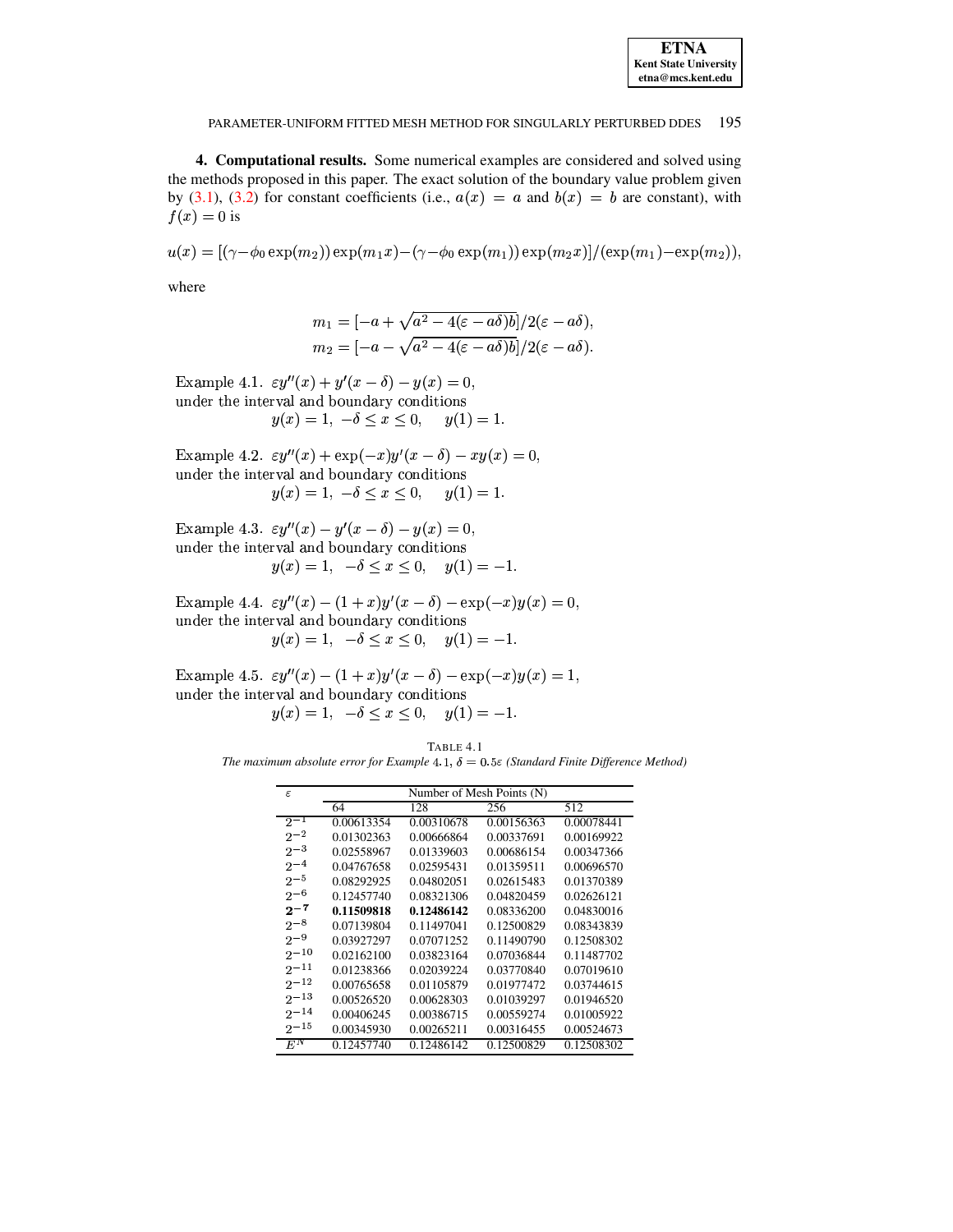

FIG. 4.1. *The numerical solution of Example 4.1* ( $\varepsilon = 0.1$ ).



FIG. 4.2. *The numerical solution of Example 4.1* ( $\varepsilon = 0.01$ ).

**5. Discussion.** A parameter uniform numerical difference scheme based on finite difference on piecewise uniform mesh is presented to solve the boundary value problems for singularly perturbed differential difference equations of the convection-diffusion type with small delay. The theoretical analysis is presented to show that the proposed method is parameteruniform, i.e., the method converges independently of the singular perturbation parameter  $\varepsilon$ .

In support of the predicted theory in the paper and to see how the delay affects the boundary layer solution of the problem, a set of numerical experiments is carried out in section 4. The proposed difference scheme is compared with the classical finite difference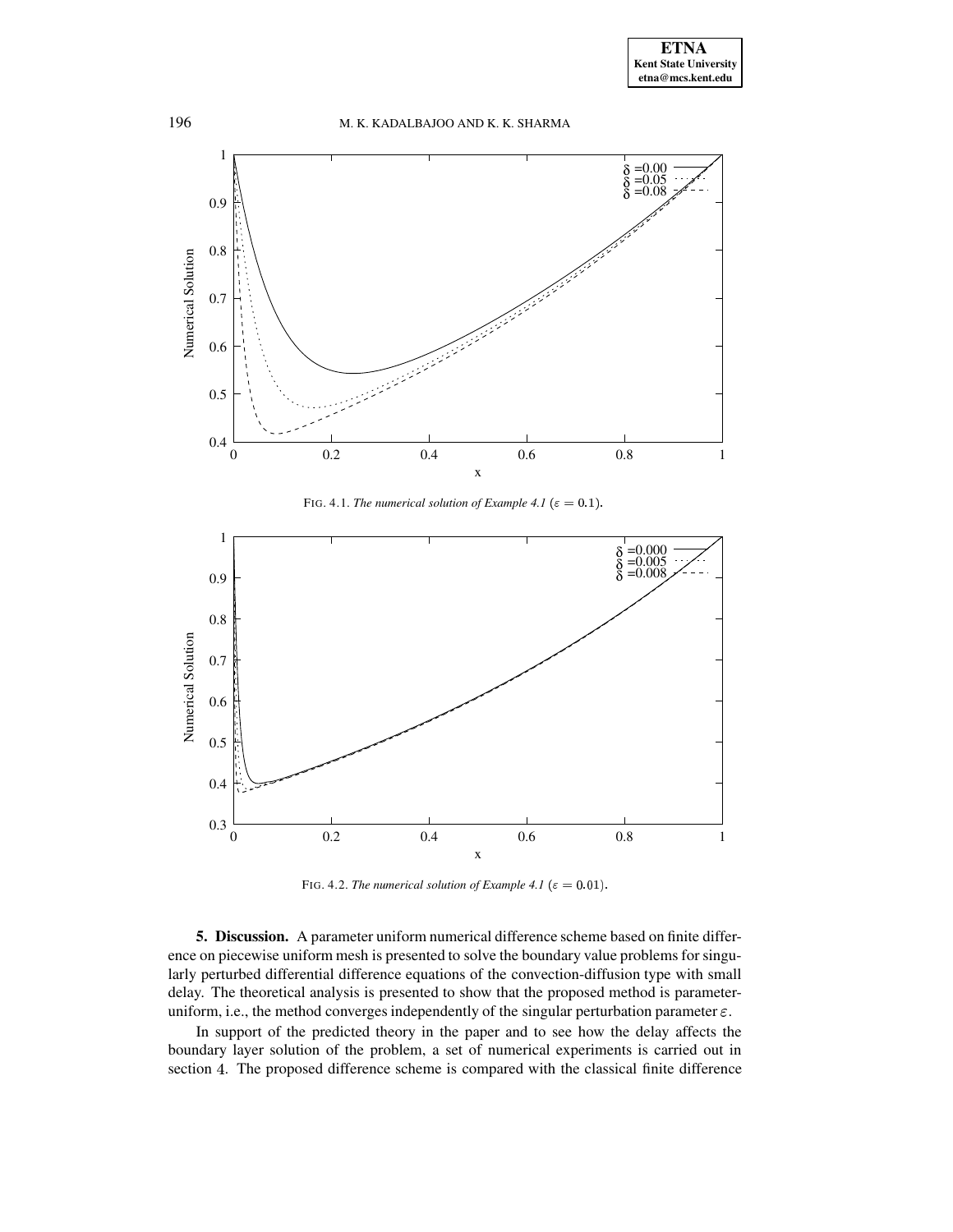

TABLE 4.2 The maximum absolute error for Example 4.1,  $\delta = 0.5\varepsilon$  (Fitted Mesh Finite Difference Method)

| F.                 | Number of Mesh Points (N) |            |            |            |
|--------------------|---------------------------|------------|------------|------------|
|                    | 64                        | 128        | 256        | 512        |
| $2^{-1}$           | 0.00613354                | 0.00310678 | 0.00156363 | 0.00078441 |
| $2^{\sim}2$        | 0.01302363                | 0.00666864 | 0.00337691 | 0.00169922 |
| $2^{-3}$           | 0.02813705                | 0.01589305 | 0.00709501 | 0.00347366 |
| $2^{-4}$           | 0.03203328                | 0.02064657 | 0.01388512 | 0.01008758 |
| $2 - 5$            | 0.03149705                | 0.01954023 | 0.01249807 | 0.00851910 |
| $2 - 6$            | 0.03088492                | 0.01850837 | 0.01121125 | 0.00705171 |
| $2 - 7$            | 0.03050696                | 0.01791699 | 0.01047647 | 0.00622051 |
| $2 - 8$            | 0.03030218                | 0.01760203 | 0.01009093 | 0.00579052 |
| $2 - 9$            | 0.03019609                | 0.01744008 | 0.00989678 | 0.00557297 |
| $2^{-10}$          | 0.03014214                | 0.01735804 | 0.00979846 | 0.00546403 |
| $2 - 11$           | 0.03011495                | 0.01731675 | 0.00974899 | 0.00540920 |
| $2 - 12$           | 0.03010130                | 0.01729604 | 0.00972418 | 0.00538170 |
| $2 - 13$           | 0.03009446                | 0.01728567 | 0.00971175 | 0.00536793 |
| $2 - 14$           | 0.03009104                | 0.01728048 | 0.00970554 | 0.00536104 |
| $2^{-15}$          | 0.03008933                | 0.01727789 | 0.00970243 | 0.00535759 |
| $E^{\overline{N}}$ | 0.03203328                | 0.02064657 | 0.01388512 | 0.01008758 |



FIG. 4.3. The numerical solution of Example 4.2 ( $\varepsilon = 0.1$ ).

scheme via tabulating the maximum absolute error for the considered examples in the Tables 4.1-4.4, where  $E^N = \max_{0 \le \epsilon < 1} E^N_{\epsilon}$ , with  $E^N_{\epsilon} = \max_{0 \le i \le N} |e_i|$  and  $e_i = (u_i^N - u(x_i))$ . Tables 4.1 and 4.3 show that the standard upwind difference scheme on the uniform mesh works nicely till  $h < \varepsilon$  but does not behave uniformly with respect to the singular perturbation parameter  $\varepsilon$ , i.e., the method is not parameter uniform; and as the condition  $h < \varepsilon$  is violated, the scheme fails in the sense that the absolute maximum error increases as the mesh parameter  $h$  decreases. Tables 4.2 and 4.4 show that the proposed fitted mesh method is parameter uniform and works nicely independent of the mesh parameter  $h$  and the singular perturbation parameter  $\varepsilon$ .

To demonstrate the effect of delay on the boundary layer solution of the problem, the graphs of the solution for different values of  $\delta$  are plotted in the form of Figures 4.1-4.8.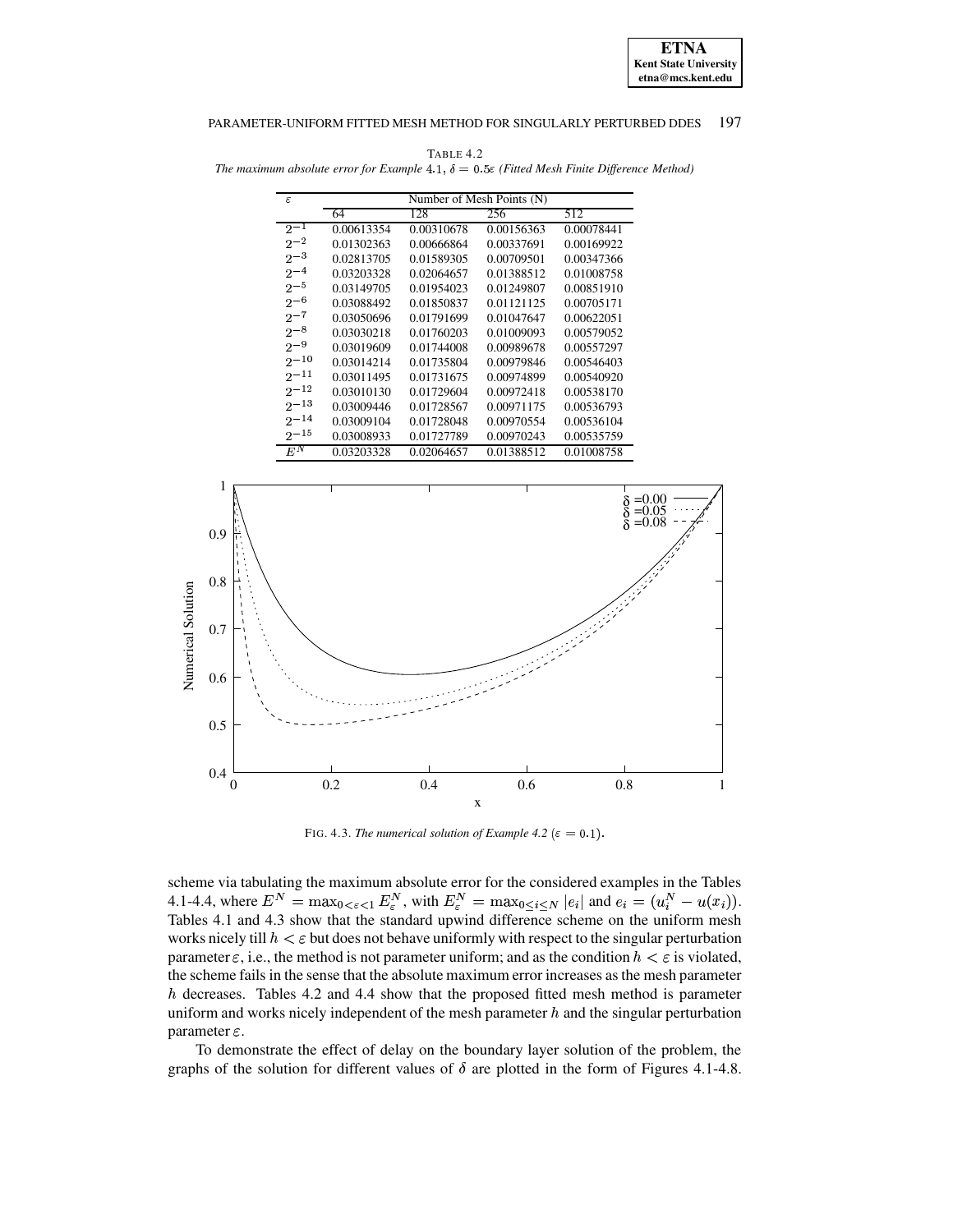

FIG. 4.4. *The numerical solution of Example* 4.2 ( $\varepsilon = 0.01$ ).

TABLE 4.3 The maximum absolute error for Example  $4.3$ ,  $\delta = 0.5$  (Standard Finite Difference Method)

| ε         | Number of Mesh Points (N) |            |            |                         |
|-----------|---------------------------|------------|------------|-------------------------|
|           | 64                        | 128        | 256        | 512                     |
| $2^{-1}$  | 0.00251716                | 0.00126635 | 0.00063514 | 0.00031806              |
| $2^{-2}$  | 0.00727328                | 0.00367700 | 0.00184859 | 0.00092683              |
| $2^{-3}$  | 0.01719480                | 0.00875821 | 0.00442065 | 0.00222089              |
| $2^{-4}$  | 0.03566613                | 0.01848879 | 0.00940797 | 0.00474620              |
| $2^{-5}$  | 0.07013438                | 0.03726925 | 0.01924935 | 0.00979803              |
| $2 - 6$   | 0.12705085                | 0.07188758 | 0.03820138 | 0.01973081              |
| $2^{-7}$  | 0.22136722                | 0.12938377 | 0.07284344 | 0.03870772              |
| $2^{-8}$  | 0.27214642                | 0.22347704 | 0.13060579 | 0.07334352              |
| $2^{-9}$  | 0.20393719                | 0.27504772 | 0.22456093 | 0.13123155              |
| $2^{-10}$ | 0.11285694                | 0.20663541 | 0.27652225 | 0.22511038              |
| $E^N$     | 0.27214642                | 0.27504772 | 0.27652225 | $\overline{0.22511038}$ |

From Figures 4.1-4.8, we observe that as the delay increases, the thickness of the boundary layer decreases in the case when the solution exhibits boundary layer behavior on the left side, while it increases in the case when the solution exhibits boundary layer behavior on the right side of the interval  $(0, 1)$ .

### REFERENCES

- <span id="page-18-1"></span>[1] W. J. CUNNINGHAM, *Introduction to Nonlinear Analysis*, McGraw-Hill Book Company, Inc, New York, 1958.
- <span id="page-18-4"></span>[2] P. A. FARRELL, A. F. HEGARTY, J. J. H. MILLER, E. O'RIORDAN, AND G. I. SHISHKIN,*Robust Computational Techniques for Boundary Layers*, CRC Press LLC, Florida, 2000.
- <span id="page-18-3"></span>[3] P. A. FARRELL, E. O'RIORDAN, AND J. J. H. MILLER, *Parameter-uniform fitted mesh method for quasilinear differential equations with boundary layers*, Comput. Methods Appl. Math., 1 (2001), pp. 154–172.
- <span id="page-18-0"></span>[4] A. V. HOLDEN, *Models of the Stochastic Activity of Neurons*, Belin-Heidelberg, New York, Spinger-Verlag, 1976.
- <span id="page-18-2"></span>[5] M. K. KADALBAJOO AND K. K. SHARMA, *An -uniform fitted operator method for solving boundary value*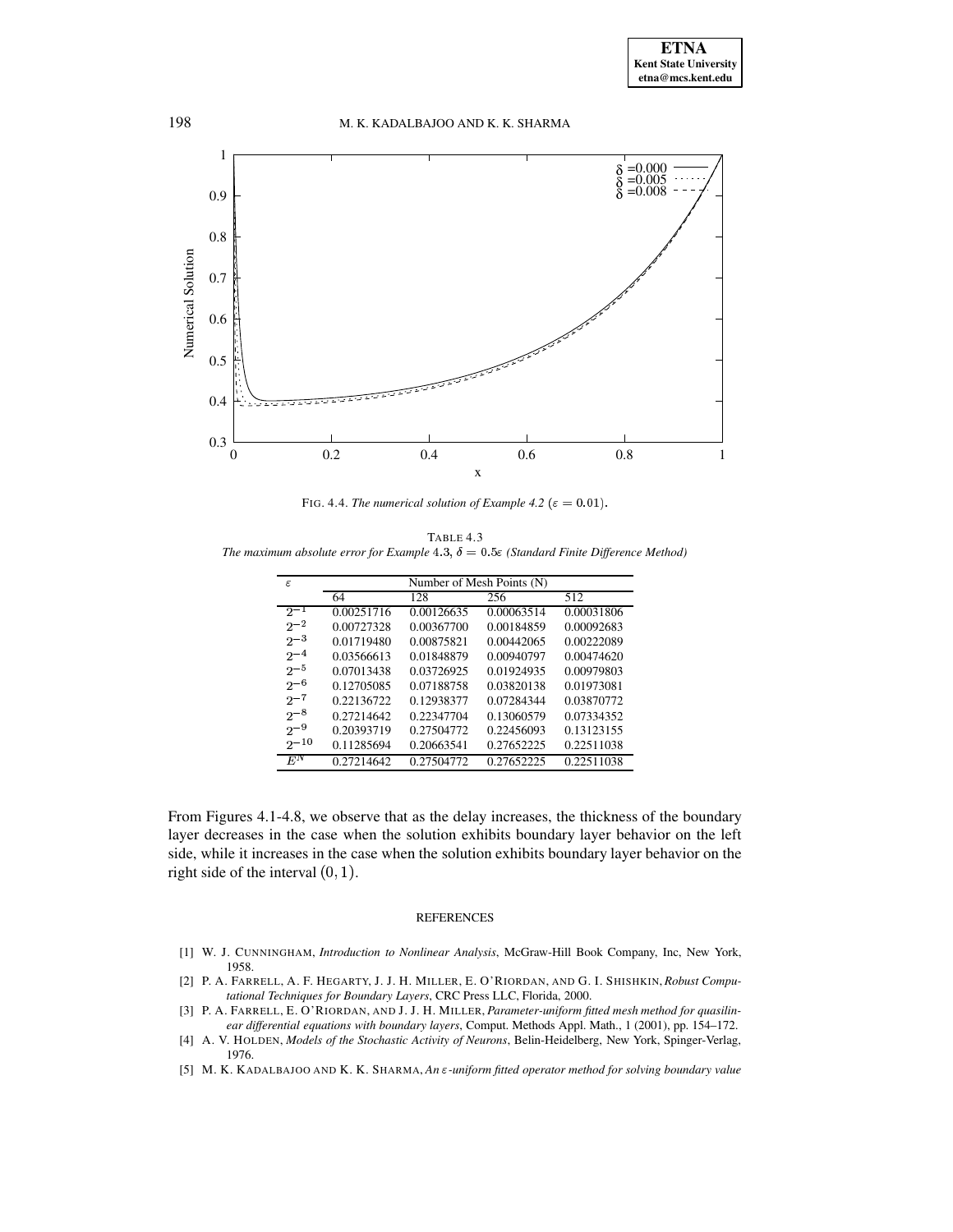



FIG. 4.5. *The numerical solution of Example 4.3* ( $\varepsilon = 0.1$ ).



FIG. 4.6. *The numerical solution of Example 4.3* ( $\varepsilon = 0.01$ ).

*problems for singularly perturbed delay differential equations: layer behavior*, Int. J. Comput. Math., 80 (2003), pp. 1261–1276.

- <span id="page-19-2"></span>[6] , *Numerical analysis of singularly perturbed delay differential equations with layer behavior*, Appl. Math. Comput., 157 (2004), pp. 11–28.
- <span id="page-19-3"></span>[7] R. B. KELLOGG AND A. TSAN, *Analysis of some difference approximations for a singular pertrubation problem without turning points*, Math. Comp., 32 (1978), pp. 1025–1039.
- <span id="page-19-0"></span>[8] C. G. LANGE AND R. M. MIURA, *Singular perturbation analysis of boundary-value problems for differential-difference equations. v. small shifts with layer behavior*, SIAM J. Appl. Math., 54 (1994), pp. 249–272.
- <span id="page-19-1"></span>[9] , *Singular perturbation analysis of boundary-value problems for differential-difference equations. vi.*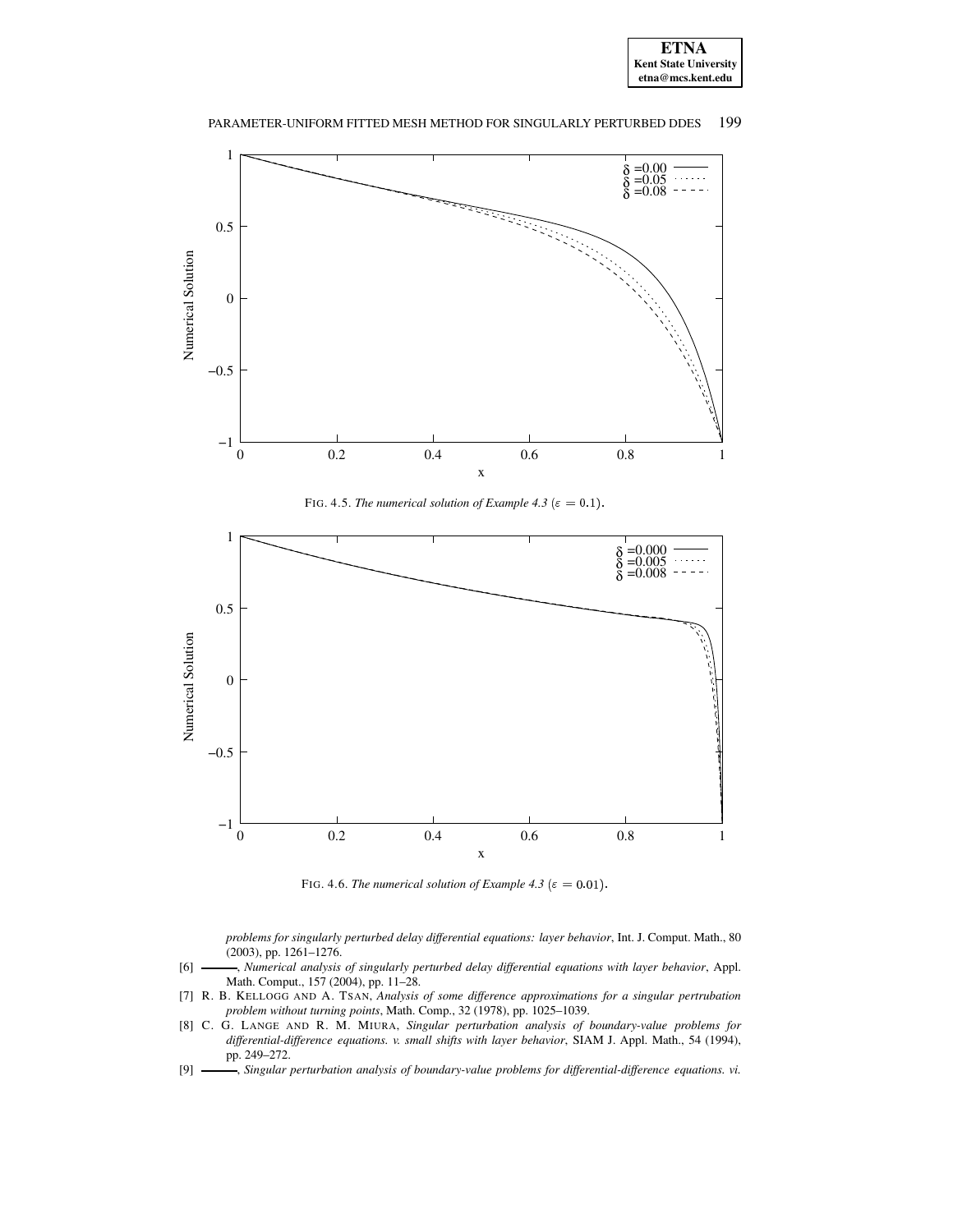TABLE 4.4 The maximum absolute error for Example 4.3,  $\delta = 0.5\varepsilon$  (Fitted Mesh Finite Difference Method)

| $\epsilon$ | Number of Mesh Points (N) |            |            |            |
|------------|---------------------------|------------|------------|------------|
|            | 64                        | 128        | 256        | 512        |
| $2 - 1$    | 0.00251716                | 0.00126635 | 0.00063514 | 0.00031806 |
| $2^{-2}$   | 0.00727328                | 0.00367700 | 0.00184859 | 0.00092683 |
| $2^{-3}$   | 0.01719480                | 0.00875821 | 0.00442065 | 0.00222089 |
| $2^{-4}$   | 0.03566613                | 0.01848879 | 0.00940797 | 0.00474620 |
| $2 - 5$    | 0.03272907                | 0.01887111 | 0.01014654 | 0.00704474 |
| $2 - 6$    | 0.03373696                | 0.01970300 | 0.01027200 | 0.00813917 |
| $2 - 7$    | 0.03498209                | 0.02118177 | 0.01175482 | 0.00588529 |
| $2^{-8}$   | 0.03571756                | 0.02211210 | 0.01275544 | 0.00686774 |
| $2 - 9$    | 0.03610636                | 0.02263908 | 0.01331548 | 0.00743558 |
| $2^{-10}$  | 0.03630522                | 0.02291006 | 0.01360524 | 0.00773978 |
| $E^N$      | 0.03630522                | 0.02291006 | 0.01360524 | 0.00813917 |



FIG. 4.7. *The numerical solution of Example 4.4* ( $\varepsilon = 0.1$ ).

*small shifts with rapid oscillations*, SIAM J. Appl. Math., 54 (1994), pp. 273–283.

- <span id="page-20-4"></span>[10] J. J. H. MILLER, E. O'RIORDAN, AND G. SHISHKIN, *Fitted Numerical Methods for Singularly Perturbed Problems: Error Estimates in the Maximum Norm for Linear Problems in One and Two Dimension*, World Scientific Publication, Singapore, 1996.
- <span id="page-20-2"></span>[11] J. P. SEGUNDO, D. H. PERKEL, H. WYMAN, H. HEGSTAD, AND G. P. MOORE, *Input-output relations in computer-simulated nerve cell: influence predependence of excitatory pre-synaptic terminals*, Kybernetik, 4 (1968), pp. 157–171.
- <span id="page-20-1"></span><span id="page-20-0"></span>[12] R. B. STEIN, *A theoretical analysis of neuronal variability*, Biophys. J, 5 (1965), pp. 173–194.
- [13] , *Some models of neuronal variability*, Biophys. J, 7 (1967), pp. 37–68.
- <span id="page-20-3"></span>[14] H. TIAN, *Numerical treatment of singularly perturbed delay differential equations*, PhD thesis, University of Manchester, 2000. Submitted.